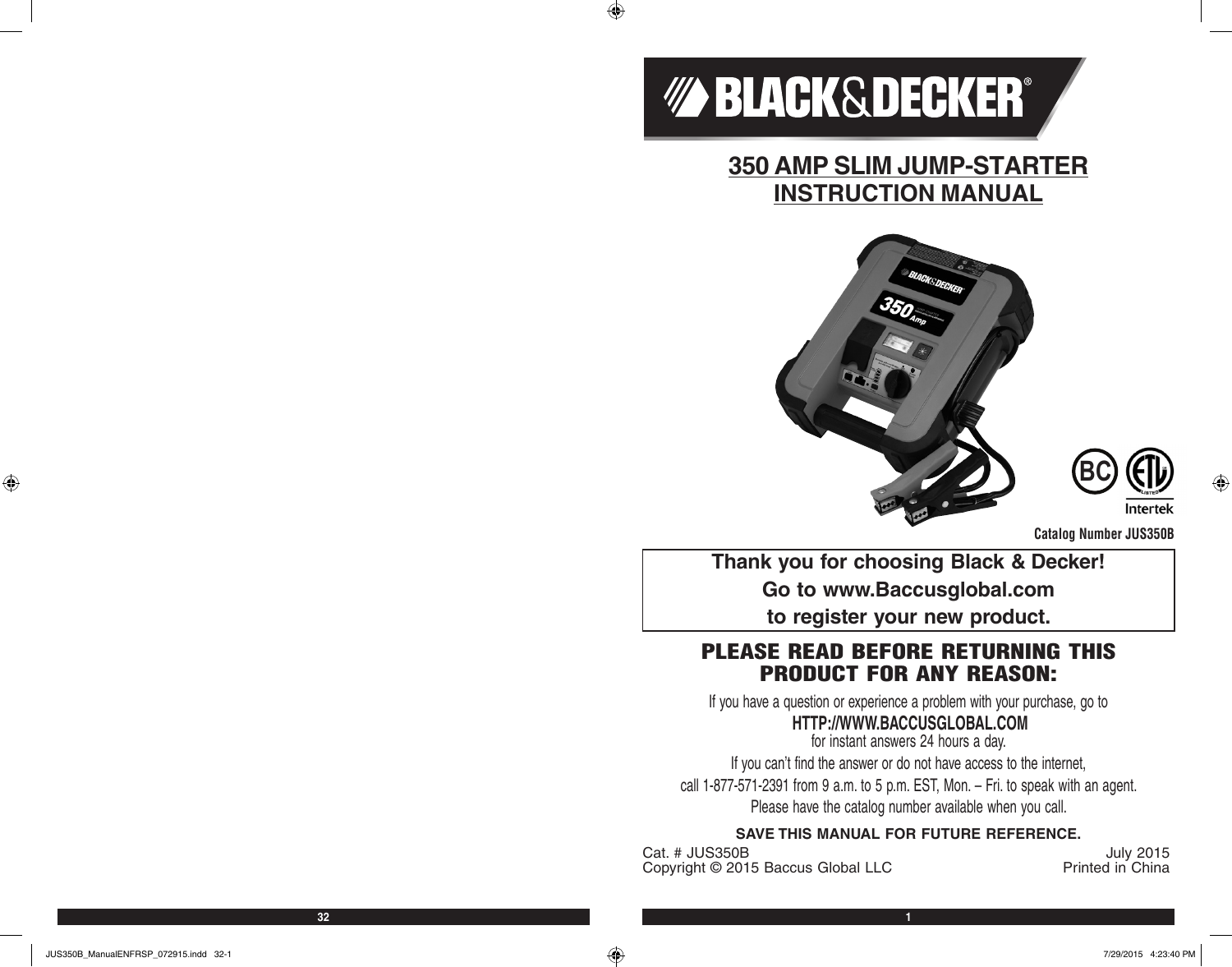This device complies with part 15 of the FCC rules. Operation is subject to the following two conditions: (1) this device may not cause harmful interference, and (2) this device must accept any interference received, including interference that may cause undesired operation.

This equipment has been tested and found to comply with the limits for a Class B digital device, pursuant to part 15 of the FCC Rules. These limits are designed to provide reasonable protection against harmful interference in a residential installation. This equipment generates, uses and can radiate radio frequency energy and, if not installed and used in accordance with the instructions, may cause harmful interference to radio communications. However, there is no guarantee that interference will not occur in a particular installation. If equipment does cause harmful interference to radio or television reception, which can be determined by turning the equipment off and on, the user is encouraged to try to correct the interference by one or more of the following measures: Reorient or relocate the receiving antenna.

Increase the separation between equipment and receiver.

Connect the equipment into an outlet on a circuit different from that to which the receiver is connected.

Consult the dealer or an experienced radio/TV technician for help.

Changes or modifications not approved by the party responsible for compliance could void user's authority to operate the equipment.

# SAFETY GUIDELINES / DEFINITIONS

**DANGER:** Indicates an imminently hazardous situation which, if not avoided, will result in death or serious injury.

**WARNING:** Indicates a potentially hazardous situation which, if not avoided, could result in death or serious injury.

**CAUTION:** Indicates a potentially hazardous situation which, if not avoided, may result in minor or moderate injury.

**CAUTION:** Used without the safety alert symbol indicates potentially hazardous situation which, if not avoided, may result in property damage.

**RISK OF UNSAFE OPERATION.** When using tools or equipment, basic safety precautions should<br>always be followed to reduce the risk of personal injury. Improper operation, maintenance or modification of tools or equipment could result in serious injury and property damage. There are certain applications for which tools and equipment are designed. Black & Decker strongly recommends that this product NOT be modified and/or used for any application other than for which it was designed. Read and understand all warnings and operating instructions before using any tool or equipment.

# **EXAMPERTANT SAFETY INSTRUCTIONS**<br>A WARNING: This product or its power cord contains lead, a chemical known to the State of

California to cause cancer and birth defect or other reproductive harm. Wash hands after handling.

# **GENERAL SAFETY WARNINGS AND INSTRUCTIONS READ ALL INSTRUCTIONS**

**WARNING:** Read all instructions before operating product. Failure to follow all instructions listed below may result in electric shock, fire and/or serious injury.

#### **WARNING – TO REDUCE THE RISK OF FIRE, ELECTRIC SHOCK, BURST HAZARD, OR INJURY TO PERSONS OR PROPERTY:**

- **Avoid dangerous environments:** don't use appliances in damp or wet locations. Don't use appliances in the rain.
- **Keep children away.** All visitors should be kept at a distance from work area.
- **Store idle appliances indoors.** When not in use, appliances should be stored indoors in dry, and high or locked-up place out of reach of children.
- **Don't force appliance.** It will do the job better and with less likelihood of a risk of injury at the rate for which it was designed.
- **Use right appliance.** Do not use the appliance for any job except that for which it is intended.
- Rubber gloves and substantial, non-skid footwear are recommended when working outdoors. Wear protective hair covering to contain long hair.
- **Use safety glasses and other safety equipment.** Use safety goggles or safety glasses with side shields, complying with applicable safety standards and, when needed, a face shield. Also use face or dust mask if operation is dusty. This applies to all persons in the work area. Also use a hard hat, hearing protection, gloves, safety shoes and dust collection systems when specified or required. Safety glasses or the like are available at extra cost at your local dealer.
- **Don't abuse cord.** Never carry appliance by cord or yank it to disconnect from receptacle. Keep cord from heat, oil, and sharp edges.
- 
- **Don't overreach.** Keep proper footing and balance at all times.<br>• **Disconnect appliances.** Disconnect the appliance from the power supply when not in use, before • **Disconnect appliances.** Disconnect the appliance from the power supply when not in use, before<br>servicing, and when changing accessories such as blades and the like.
- **Avoid unintentional starting.** Don't carry plugged-in appliance with finger on switch. Be sure switch is off when plugging in.
- **Ground fault circuit interrupter (GFCI)** protection should be provided on the circuits or outlets to be used. Receptacles are available having built in GFCI protection and may be used for this measure of safety.<br>• Use of accessories and attachments. The use of any accessory or attachment not recommended
- for use with this appliance could be hazardous. Note: refer to the accessory section of this manual for further details.
- **Stay alert.** Use common sense. Do not operate tool when you are tired or impaired.
- **Check damaged parts.** Before further use of the tool, a part that is damaged should be carefully checked to determine that it will operate properly and perform its intended function. A part that is damaged should be properly repaired or replaced by manufacturer unless otherwise indicated elsewhere in this instruction manual. Have defective switches replaced by manufacturer. Do not use
- tool if switch does not turn it on and off.<br>• Do not operate portable electric tools near flammable liquids or in gaseous or explosive atmospheres. Motors in these tools normally spark, and the sparks might ignite fumes.
- **Outdoor use extension cords.** When tool is used outdoors, use only extension cords intended for use outdoors and so marked.
- **Extension cords.** Make sure your extension cord is in good condition. When using an extension cord, be sure to use one heavy enough to carry the current your product will draw. An undersized cord will cause a drop in line voltage resulting in loss of power and overheating. The following table shows the correct size to use depending on cord length and nameplate ampere rating. If in doubt, use the next heavier gauge. The smaller the gauge number, the heavier the cord.

| <b>MINIMUM GAGE FOR CORD SETS</b><br>Volts<br><b>Total Length of Cord in Feet</b> |                                  |                          |                                                                                            |                                            |                             |  |
|-----------------------------------------------------------------------------------|----------------------------------|--------------------------|--------------------------------------------------------------------------------------------|--------------------------------------------|-----------------------------|--|
| 120V                                                                              |                                  | $0 - 25$<br>$(0-7.6m)$   | $26 - 50$                                                                                  | $51 - 100$<br>$(7.6-15.2m)$ $(15.2-30.4m)$ | 101-150<br>$(30.4 - 45.7m)$ |  |
| 240V                                                                              |                                  | $0 - 50$<br>$(0-15.2m)$  | $51 - 100$<br>$(15.2 - 30.4m)$                                                             | 101-200<br>$(30.4 - 60.9m)$                | 201-300<br>$(60.9 - 91.4m)$ |  |
| <b>More</b>                                                                       | <b>Ampere Rating</b><br>Not more |                          | <b>Extension Cord Length</b><br>$51$ '-100 '<br>$0' - 25'$<br>$101' - 150'$<br>$26' - 50'$ |                                            |                             |  |
| <b>Than</b>                                                                       | <b>Than</b>                      | American Wire Gage (AWG) |                                                                                            |                                            |                             |  |
|                                                                                   | 6                                | 18                       | 16                                                                                         | 16                                         | 14                          |  |
| $6 -$                                                                             | 10<br>12<br>16                   | 18<br>16<br>14           | 16<br>16<br>12                                                                             | 14<br>14<br>Not Recommended                | 12<br>12                    |  |

## **SPECIFIC SAFETY INSTRUCTIONS FOR JUMP STARTERS**

**WARNING: BURST HAZARD:** Do not use the unit for charging dry-cell batteries that are commonly used with home appliances. These batteries may burst and cause injury to persons and damage property. Use the unit for charging/boosting a LEAD-ACID battery only. It is not intended to supply power to a low-voltage electrical system other than in a starter-motor application.

#### **WARNING: SHOCK HAZARD:**

**2 3**

 $\bigcirc$ 

• If an extension cord is used, make sure that:

⊕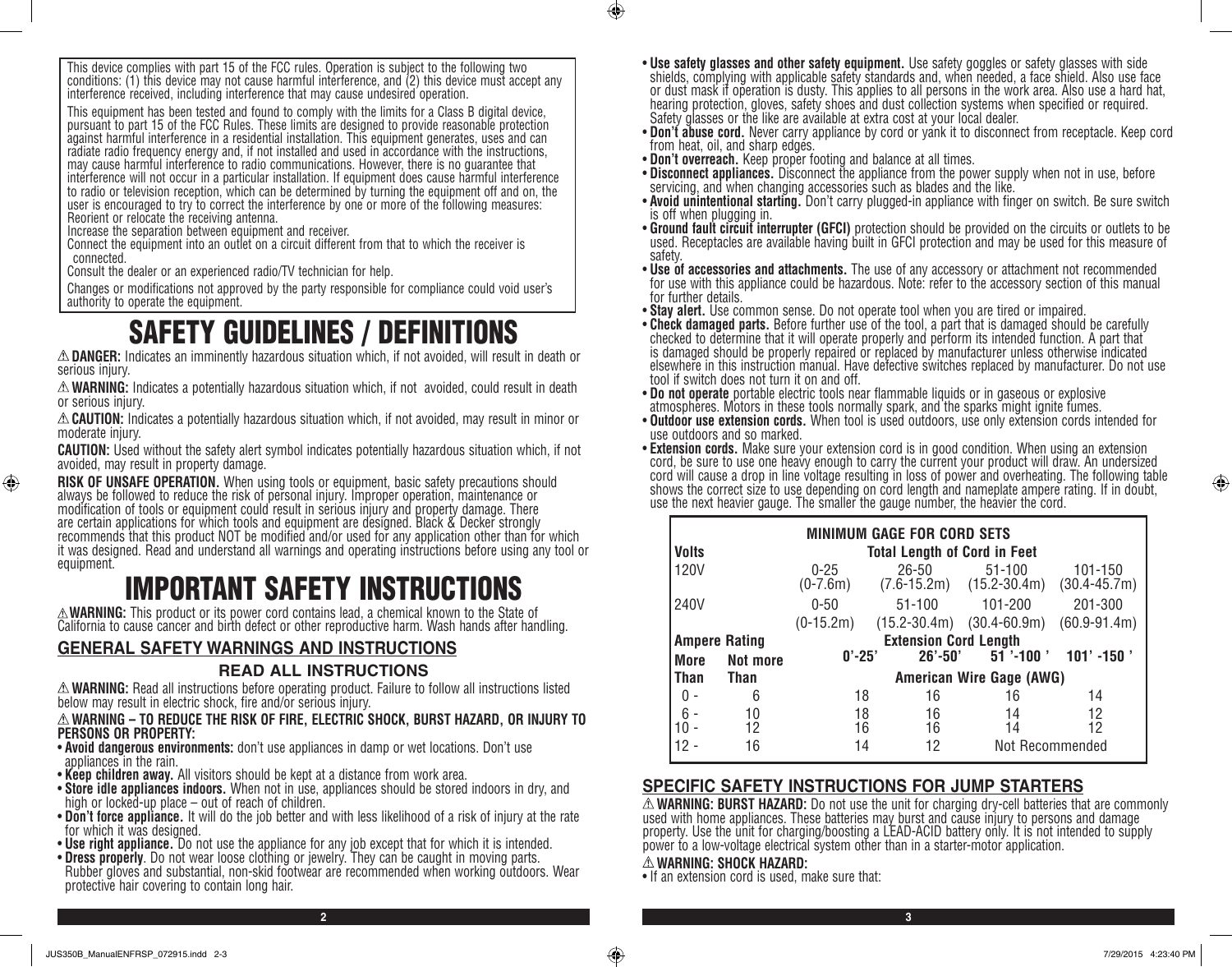- c) the wire size is large enough for the AC rating of the charger as indicated in the table on page 3.
- Do not operate unit with damaged cord or plug; or if the unit has received a sharp blow, been dropped, or otherwise damaged in any way. Do not disassemble the unit; take it to a qualified service technician when service or repair is required. Incorrect reassembly may result in a risk of electric shock or fire, and will void warranty.
- Use of an attachment not supplied, recommended or sold by manufacturer specifically for use with this unit may result in a risk of electrical shock and injury to persons.
- NEVER submerge this unit in water; do not expose it to rain, snow or use when wet.
- To reduce risk of electric shock, disconnect the unit from any power source before attempting maintenance or cleaning. Turning off controls without disconnecting will not reduce this risk.
- Do not insert foreign objects into the USB outlet.

#### **WARNING: RISK OF EXPLOSIVE GASES**

 $\bigoplus$ 

- Working in the vicinity of a lead acid battery is dangerous. Batteries generate explosive gases during normal battery operation. For this reason, it is of the utmost importance that each time before using the jump-starter you read this manual and follow instructions exactly.
- To reduce the risk of battery explosion, follow these instructions and those published by the battery manufacturer and manufacturer of any equipment you intend to use in the vicinity of the battery. Review cautionary markings on these products and on the engine.
- This equipment employs parts (switches, relays, etc.) that produce arcs or sparks. Therefore, if used in a garage or enclosed area, the unit MUST be placed not less than 18 inches above the floor.
- THIS UNIT IS NOT FOR USE BY CHILDREN AND SHOULD ONLY BE OPERATED BY ADULTS.

#### **CAUTION: TO REDUCE THE RISK OF INJURY OR PROPERTY DAMAGE:**

- Pull cord by plug rather than cord when disconnecting the 120V AC Charging Adapter from the unit.
- NEVER ATTEMPT TO JUMP-START OR CHARGE A FROZEN BATTERY.
- To recharge this unit, use only the supplied AC Charging Adapter.
- Vehicles that have on-board computerized systems may be damaged if vehicle battery is jumpstarted. Before jump-starting, read the vehicle's owner's manual to confirm that external-starting assistance is suitable.
- When working with lead acid batteries, always make sure immediate assistance is available in case of accident or emergency.
- Always have protective eyewear when using this product: contact with battery acid may cause blindness and/or severe burns. Be aware of first aid procedures in case of accidental contact with battery acid.
- Have plenty of fresh water and soap nearby in case battery acid contacts skin.
- If battery acid contacts skin or clothing, wash immediately with soap and water for at least 10 minutes and get medical attention immediately.
- Never smoke or allow a spark or flame in vicinity of vehicle battery, engine or power station.
- Remove personal metal items such as rings, bracelets, necklaces and watches when working with a lead acid battery. A lead acid battery can produce a short circuit current high enough to weld a ring, or similar metal object, to skin, causing a severe burn.
- Do not wear vinyl clothing when jump-starting a vehicle when jump-starting a vehicle, friction can cause dangerous static-electrical sparks.
- Jump-start procedures should only be performed in a safe, dry, well-ventilated area.
- Always store battery clamps when not in use. Never touch battery clamps together. This can cause dangerous sparks, power arcing and/or explosion.
- When using this unit close to the vehicle's battery and engine, stand the unit on a flat, stable surface, and be sure to keep all clamps, cords, clothing and body parts away from moving vehicle parts.
- Never allow red and black clamps to touch each other or another common metal conductor this could cause damage to the unit and/or create a sparking/explosion hazard.
- a) For negative-grounded systems, connect the POSITIVE (RED) clamp to the POSITIVE ungrounded battery post and the NEGATIVE (BLACK) clamp to the vehicle chassis or engine block away from the battery. Do not connect the clamp to the carburetor, fuel lines or sheet-metal body parts. Connect to a heavy gauge metal part of the frame or engine block. Refer to the automobile owner's manual.
- b) For positive-grounded systems, connect the NEGATIVE (BLACK) clamp to the NEGATIVE ungrounded battery post and the POSITIVE (RED) clamp to the vehicle chassis or engine block away from the battery. Do not connect the clamp to the carburetor, fuel lines or sheet-metal body

parts. Connect to a heavy gauge metal part of the frame or engine block. Refer to the automobile owner's manual.

- If the connections to the battery's POSITIVE and NEGATIVE terminals are incorrect, the Reverse Polarity Indicator will light (red) and the unit will sound a beep. Disconnect clamps and reconnect to battery with correct polarity.
- Always disconnect the negative (Black) jumper cable first, followed by the positive (Red) jumper cable, except for positive grounded systems.
- Do not expose battery to fire or intense heat since it may explode. Before disposing of the battery, protect exposed terminals with heavy-duty electrical tape to prevent shorting (shorting can result in injury or fire).
- Place this unit as far away from the battery as cables permit.
- Never allow battery acid to come in contact with this unit.
- Do not operate this unit in a closed area or restrict ventilation in any way.
- **• FIRST AID Skin:** If battery acid comes in contact with skin, rinse immediately with water, then wash thoroughly with soap and water. If redness, pain, or irritation occurs, seek immediate medical attention.

**Eyes:** If battery acid comes in contact with eyes, flush eyes immediately, for a minimum of 15 minutes and seek immediate medical attention.

- •**IMPORTANT:** This unit is delivered in a partially charged state. Fully charge unit with a household extension cord (not supplied) for a full 48 hours before using for the first time. You cannot overcharge the unit using the AC charging method.
- All ON/OFF switches should be in the OFF position when the unit is charging or not in use. Make sure all switches are in the OFF position before connection to a power source or load.
- This system is designed to be used only on vehicles with a 12 volt DC battery system. Do not connect to a 6 volt or 24 volt battery system.
- This system is not designed to be used as a replacement for a vehicular battery. Do not attempt to operate a vehicle that does not have a battery installed.
- Excessive engine cranking can damage a vehicle's starter motor. If the engine fails to start after the recommended number of attempts, discontinue jump-start procedures and look for other problems that may need to be corrected.
- Do not use this jump-starter on a watercraft. It is not qualified for marine applications.
- Although this unit contains a non-spillable battery, it is recommended that unit be kept upright during storage, use and recharging. To avoid possible damage that may shorten the unit's working life, protect it from direct sunlight, direct heat and/or moisture.
- Read And Understand This Instruction Manual Before Using This Unit.

# SAVE THESE INSTRUCTIONS

#### **WARNING: TO REDUCE THE RISK OF INJURY:**

Follow these instructions and those published by the battery manufacturer and manufacturer of any equipment you intend to use with this unit. Review cautionary markings on these products and on engine.

# **INTRODUCTION**

Thank you for choosing the *350 Amp Jump-Starter*. This compact jump-starter is unique in the amount of energy it can supply for its size. The internal battery is a high density sealed, lead-acid battery that stores and delivers energy comparable to full sized ordinary jump-starters. Please read this guide carefully before use to ensure optimum performance and avoid damage to the unit or items that you are using it with.

The *350 Amp Jump-Starter* is a compact, durable, portable jump-start system for vehicles that have a standard 12 volt battery system. This self-contained, rechargeable system will start most vehicles without the need for a host vehicle or 12 volt DC power supply.

## **FEATURES**

**4 5**

 $\circledast$ 

- Keyless ON/OFF Power Switch
- Cordless/rechargeable
- Built-in non-spillable, maintenance-free, heavy duty, sealed, lead-acid battery
- Requires no maintenance (other than recharging) for optimum operation
- Heavy duty cables and clamps
- 5 Volt DC USB Charging Port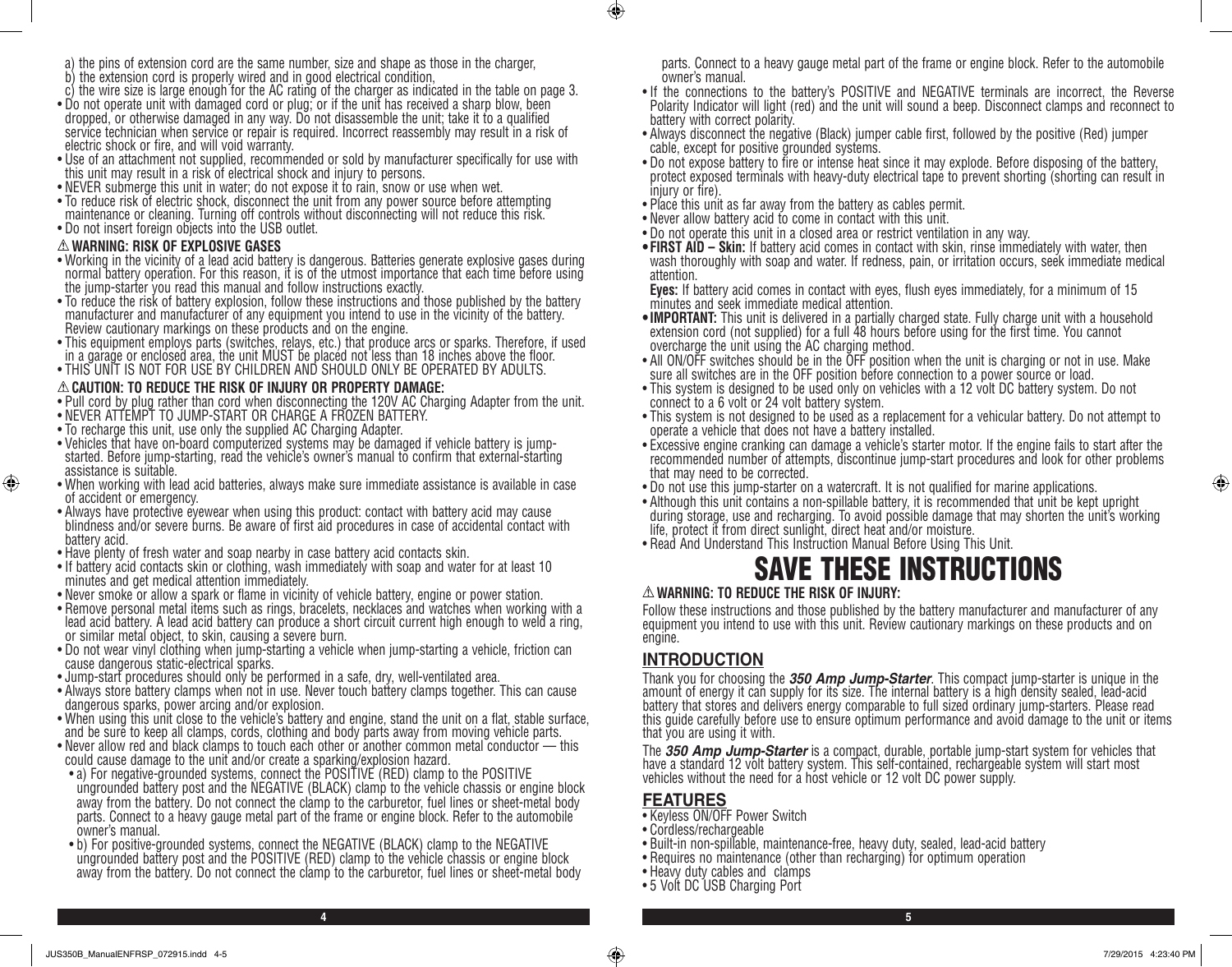- Built-in LED Area Light
- Reverse polarity connection warning indicator
- Exclusive cable storage channels keep jumper cables out of the way until needed
- Built-in 120 Volt AC Charger (uses a standard extension cord, not included)
- Easy-to-read LED battery charge status indicators

#### **Controls and Functions**



1.Negative (–) Black Clamp 2.Positive (+) Red Clamp 3.Built-in 120 Volt AC Charger (under protective cover) 4. LED Battery Status Indicators 5.Built-in LED Area Light 6.Area Light Power Switch

7.Reverse Polarity Indicator 8. Jump-Starter Power Switch 9.Battery Charge Level Pushbutton 10.USB Power On Indicator 11.USB Power Port 12.USB on/off switch

## **CHARGING/RECHARGING**

⊕

This product has a sealed lead acid battery. For maximum battery life, we recommend the Jump-Starter be kept fully charged at all times. Recharge after purchase, before first use, immediately after each use, and once a month if not used. Failure to do this may reduce the battery life dramatically. To check the battery charge status at any time, press the Battery Charge Level Pushbutton.

When the battery is overly discharged and if the green LED is lit when the charger is plugged in, this indicates the battery is at a high impedance stage.

In this event, recharge the unit and leave the unit charging for a period of 24-48 hours before use.

*Note:* This unit is delivered in a partially charged state – you must fully charge it after purchase and before using it for the first time. Initial AC charge should be for 24 hours.

**CAUTION: RISK OF PROPERTY DAMAGE:** Failure to keep the battery charged will cause permanent damage and result in poor jump starting performance.

#### **Charging/Recharging Using the 120 Volt AC Charger and a Standard Household Extension Cord (not included)**

- 1. Lift the AC adapter cover located on the front of the unit and connect an extension cord to the unit. Plug the other end of the cord into a standard 120 volt AC wall outlet.
- 2.Charge until one red, two yellow and one green LED Battery Status Indicators light or flash.
- 3. Once fully charged, disconnect the extension cord.
- *Note:* The unit cannot be overcharged using the AC method.

#### **JUMP-STARTER**

 $\bigcirc$ 

This Jump-Starter is equipped with an ON/OFF Power Switch. Once the connections are properly made, turn the switch ON to jump-start the vehicle.

- 1. Turn OFF vehicle ignition and all accessories (radio, A/C, lights, connected cell phone chargers, etc.). Place vehicle in "park" and set the emergency brake.
- 2.Make sure the Jump-Starter Power Switch is turned to OFF.
- 3.Remove jumper clamps from clamp tabs. Connect the red clamp first, then the black clamp.
- **4.Procedure for jump-starting a NEGATIVE GROUNDED SYSTEM (negative battery terminal is connected to chassis) (MOST COMMON)**
	- 4a. Connect positive (+) red clamp to vehicle battery's positive terminal.
	- 4b. Connect negative  $\left(\frac{1}{2}\right)$  black clamp to chassis or a solid, non-moving, metal vehicle component or body part. Never clamp directly to negative battery terminal or moving part. Refer to the automobile owner's manual.

#### **5.Procedure for jump-starting POSITIVE GROUND SYSTEMS**

- *Note:* In the rare event that the vehicle to be started has a Positive Grounded System (positive battery terminal is connected to chassis), replace steps 4a and 4b above with steps 5a and 5b, then proceed to step 6.
- 5a. Connect negative (–) black clamp to vehicle battery's negative terminal.
- 5b. Connect positive (+) red clamp to vehicle chassis or a solid, non-moving, metal vehicle component or body part. Never clamp directly to Positive battery terminal or moving part. Refer to the automobile owner's manual.
- 6.When clamps are connected properly, turn the Jump-Starter Power Switch to ON.
- 7. Turn ON the ignition and crank the engine in 5-6 second bursts until engine starts.
- 8. Turn the Jump-Starter Power Switch back to the OFF position.
- 9.Disconnect the negative (–) engine or chassis clamp first, then disconnect the positive (+) battery clamp.

#### **FOLLOW ALL SAFETY INSTRUCTIONS FOUND IN THIS MANUAL. CAUTIONS: RISK OF PROPERTY DAMAGE**

- If the connections to the battery's positive and negative terminals are incorrect, the Reverse Polarity Indicator will light (red) and the unit will sound a beep. Disconnect clamps and reconnect to battery with correct polarity.
- If vehicle fails to start, turn OFF the ignition, turn OFF the Jump-Starter Power Switch, disconnect the jump-start system's leads and contact a qualified technician to investigate why the engine did not start.
- Recharge this unit fully after each use.

- **WARNINGS** Jump-Starter Power Switch should be off prior to jump-starting.
- This power system is to be used ONLY on vehicles with 12 volt DC battery systems.
- Never touch red and black clamps together this can cause dangerous sparks, power arcing, and/ or explosion.
- Vehicles that have on-board computerized systems may be damaged if vehicle battery is jumpstarted. Before jump-starting this type of vehicle, read the vehicle manual to confirm that externalstarting assistance is advised.
- Excessive engine cranking can damage the vehicle's starter motor. If the engine fails to start after the recommended number of attempts, discontinue jump-start procedure and look for other problems that need to be corrected.
- After use, turn the Jump-Starter Power Switch OFF.

#### **USB POWER PORT**

**6 7**

- 1.Push the USB Power Port On Pushbutton to turn the USB Port ON.
- 2.Plug the USB-powered device into the inverter's USB Charging Port and operate normally.
- *Notes:* This unit's USB Power Port does not support data communication. It only provides 5 volts/500mA DC power to an external USBpowered device. Make sure the USB Charging Port ON/OFF Pushbutton is in the OFF position when the unit is being recharged or stored.

Some household USB-powered electronics will not operate with this unit.

#### **EMERGENCY AREA LIGHT**

The area light is controlled by the Area Light Power Switch on the front panel of the unit. Make sure the lamp is turned OFF when the unit is being recharged or stored.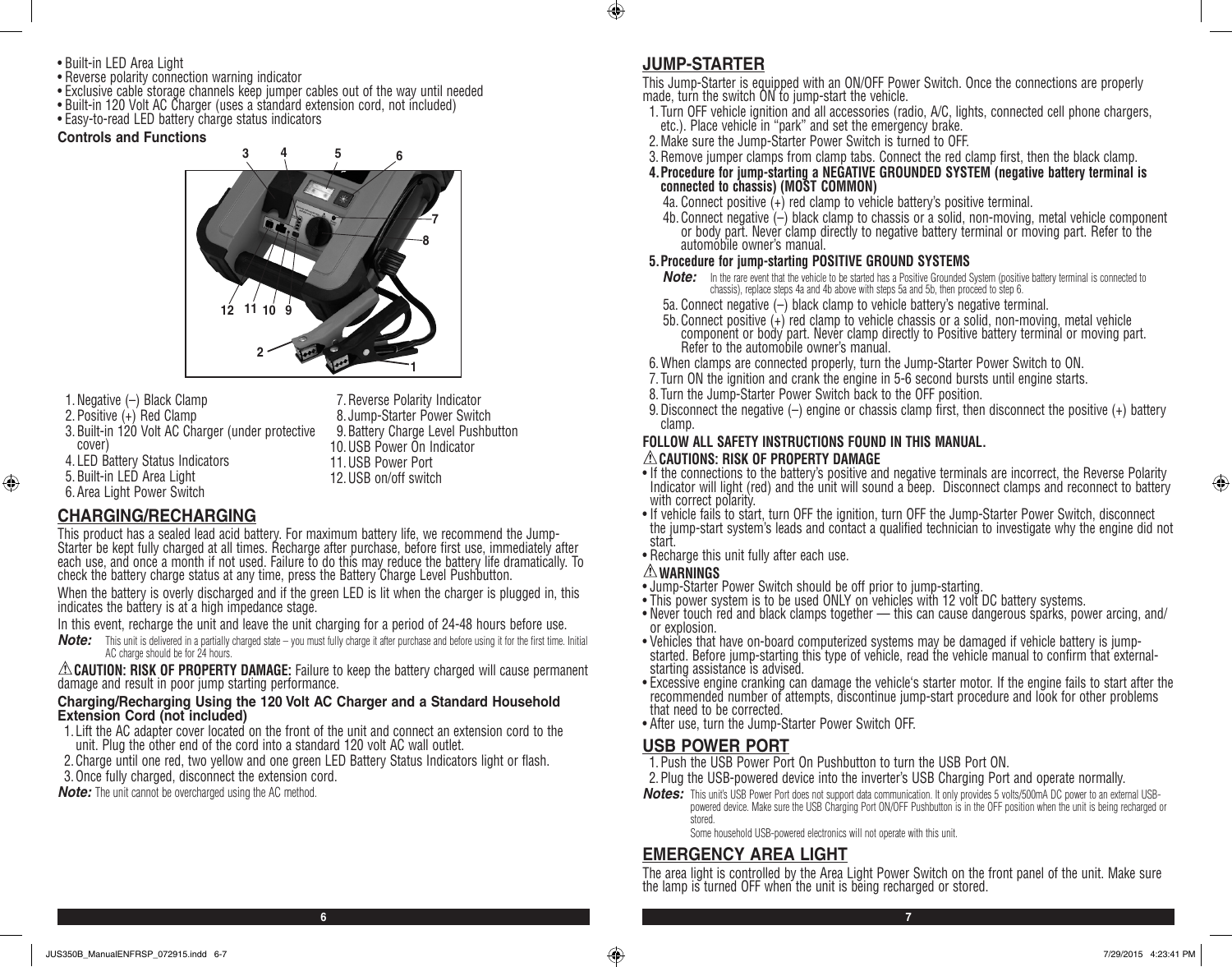### $\bigcirc$

# **TROUBLESHOOTING**

| <b>Problem</b>                             | <b>Solution</b>                                                                                                                                                                                                                                                           |
|--------------------------------------------|---------------------------------------------------------------------------------------------------------------------------------------------------------------------------------------------------------------------------------------------------------------------------|
| Unit will not charge                       | Make sure the power switch is in the off position.<br>Make sure a suitable gage extension cord is properly connected<br>to both the unit and a functioning AC outlet.                                                                                                     |
| Unit fails to Jump-Start                   | Make sure unit's power switch is in the ON position.<br>Check that Jump-Starter has a full charge. Recharge unit if necessary.<br>Make sure a proper polarity cable connection has been established.<br>Leave charger plugged in and keep unit on charge for 24-48 hours. |
| USB Power Port will not power<br>appliance | Make sure the USB Charging Port ON/OFF Pushbutton is in the ON<br>position.<br>Check that Jump-Starter has a full charge. Recharge unit if necessary.                                                                                                                     |
| LED Area Light does not come on            | Make sure the LED Area Light ON/OFF button is in the ON position<br>Check that Jump-Starter has a full charge. Recharge unit if necessary.                                                                                                                                |

## **CARE AND MAINTENANCE**

All batteries lose energy from self-discharge over time and more rapidly at higher temperatures. When the unit is not in use, we recommend that the battery is charged at least every 30 days.

Never submerge the unit in water. If the unit gets dirty, gently clean the outer surfaces of the unit with a soft cloth moistened with a mild solution of water and detergent.

There are no user-replaceable parts. Periodically inspect the condition of adapters, connectors and wires. Contact manufacturer to replace any components that have become worn or broken.

#### **Battery replacement/disposal**

BATTERY REPLACEMENT

With proper care and maintenance, the battery should last the service life of the unit. Contact manufacturer for any information you may need.

#### SAFE BATTERY DISPOSAL

⊕

Contains a maintenance-free, sealed, non-spillable, lead acid battery, which must be disposed of properly. Recycling is required. Failure to comply with local, state and federal regulations can result in fines, or imprisonment.



**8 9**

#### Please recycle. **WARNINGS:**

- Do not dispose of the battery in fire as this may result in an explosion.
- Before disposing of the battery, protect exposed terminals with heavy-duty electrical tape to prevent shorting (shorting can result in injury or fire).
- Do not expose battery to fire or intense heat as it may explode.

#### **ACCESSORIES**

Recommended accessories for use with this unit may be available from the manufacturer. If you need assistance regarding accessories, please contact manufacturer at 1-877-571-2391.

**WARNING:** The use of any accessory not recommended for use with this appliance could be hazardous.

#### **SERVICE INFORMATION**

Whether you need technical advice, repair, or genuine factory replacement parts, contact the manufacturer at 1-877-571-2391.

# **FULL ONE-YEAR HOME USE WARRANTY**

The manufacturer warrants this product against defects in materials and workmanship for a period of ONE (1) YEAR from the date of retail purchase by the original end-user purchaser ("Warranty Period").

If there is a defect and a valid claim is received within the Warranty Period, the defective product can be replaced or repaired in the following ways: (1) Return the product to the manufacturer for repair or replacement at manufacturer's option. Proof of purchase may be required by manufacturer. (2) Return the product to the retailer where product was purchased for an exchange (provided that the store is a participating retailer). Returns to retailer should be made within the time period of the retailer's return policy for exchanges only (usually 30 to 90 days after the sale). Proof of purchase may be required. Please check with the retailer for their specific return policy regarding returns that are beyond the time set for exchanges.

This warranty does not apply to accessories, bulbs, fuses and batteries; defects resulting from normal wear and tear, accidents; damages sustained during shipping; alterations; unauthorized use or repair; neglect, misuse, abuse; and failure to follow instructions for care and maintenance for the product.

This warranty gives you, the original retail purchaser, specific legal rights and you may have other rights which vary from state to state or province to province. This product is not intended for commercial use.

Please complete the Product Registration Card and return within 30 days from purchase of the product to: Baccus Global LLC, One City Centre, 1 North Federal Highway, Suite 200, Boca Raton, FL 33432. **Baccus Global LLC, toll-free number: 1-877-571-2391.** 

#### **SPECIFICATIONS**

| Boost Ampere:                           | 350 instantaneous cranking amps                                                            |
|-----------------------------------------|--------------------------------------------------------------------------------------------|
| Battery Type:                           | Sealed, high energy density, AGM, lead-acid, rechargeable,<br>maintenance-free, 12 volt DC |
| Area Light:<br><b>USB Charging Port</b> | Light Emitting Diode (LED)                                                                 |
| Output:<br>Booster Cables:              | 5 volts DC 500 mA<br>#6 AWG cables with 350 Amps heavy duty clamps                         |

Imported by Baccus Global LLC, One City Centre, 1 North Federal Highway, Suite 200, Boca Raton, FL 33432 www.Baccusglobal.com 1-877-571-2391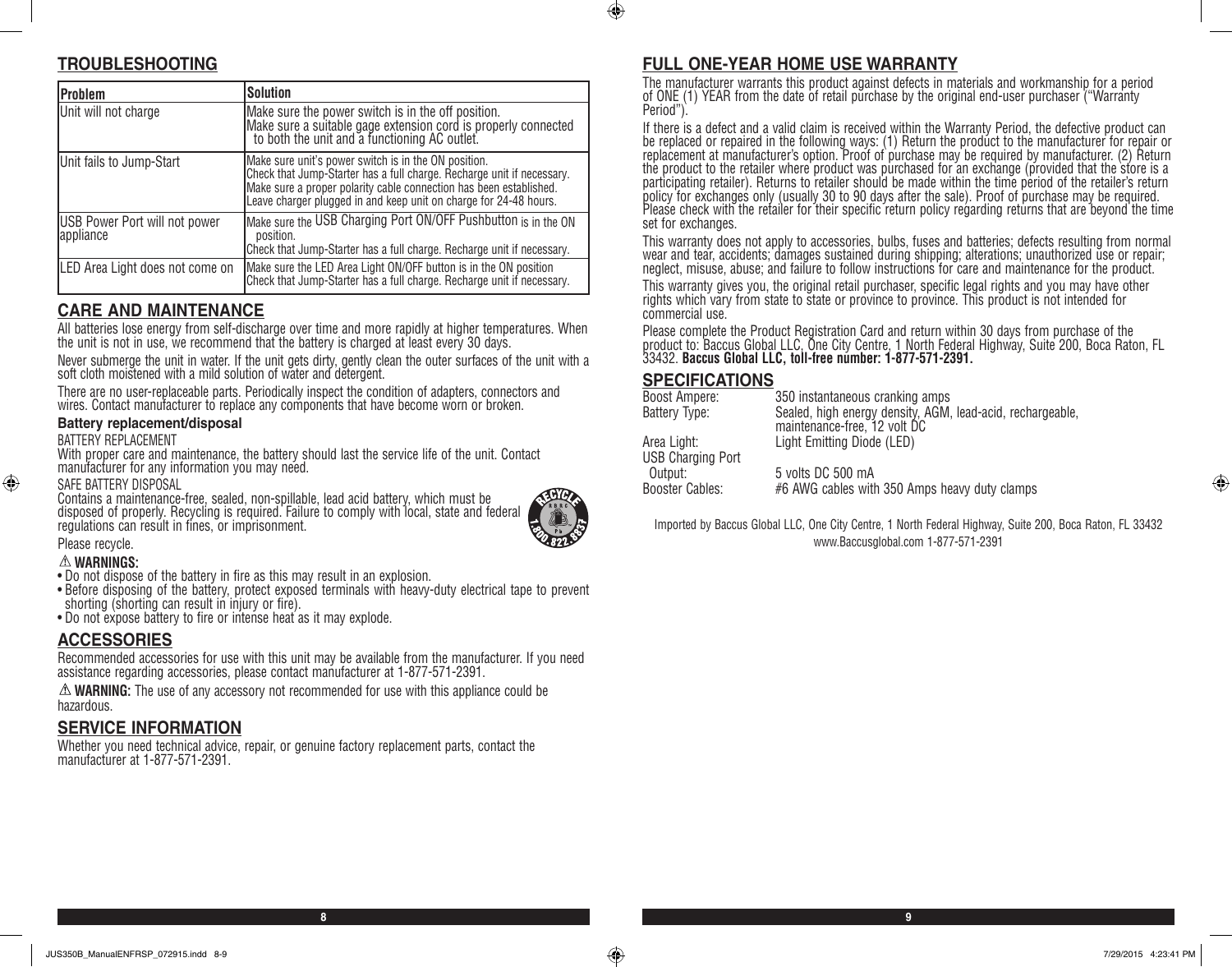

 $\bigoplus$ 

# **BATTERIE D'APPOINT ÉTROITE DE 350 A MODE D'EMPLOI**





**Numéro de catalogue : JUS350B**

**Merci d'avoir choisi Black & Decker! Consulter le site Web www.Baccusglobal.com pour enregistrer votre nouveau produit.**

# À LIRE AVANT DE RETOURNER CE PRODUIT POUR QUELQUE RAISON QUE CE SOIT :

Si des questions ou des problèmes surgissent après l'achat d'un produit, consulter le site Web

# **HTTP://WWW.BACCUSGLOBAL.COM**

pour obtenir des réponses instantanément 24 heures par jour.

Si la réponse est introuvable ou en l'absence d'accès à Internet, composer le 1-877-571-2391 de 9 h à 17 h HNE, du Lundi au Vendredi, pour parler avec un agent. Prière d'avoir le numéro de catalogue sous la main lors de l'appel.

# **CONSERVER CE MANUEL POUR UN USAGE ULTÉRIEUR.**

Unillet 2015<br>Tous droits réservés © 2014 Baccus Global de l'annoitre des Chines<br>Jerus de l'annuit de l'année de Chine Tous droits réservés © 2014 Baccus Global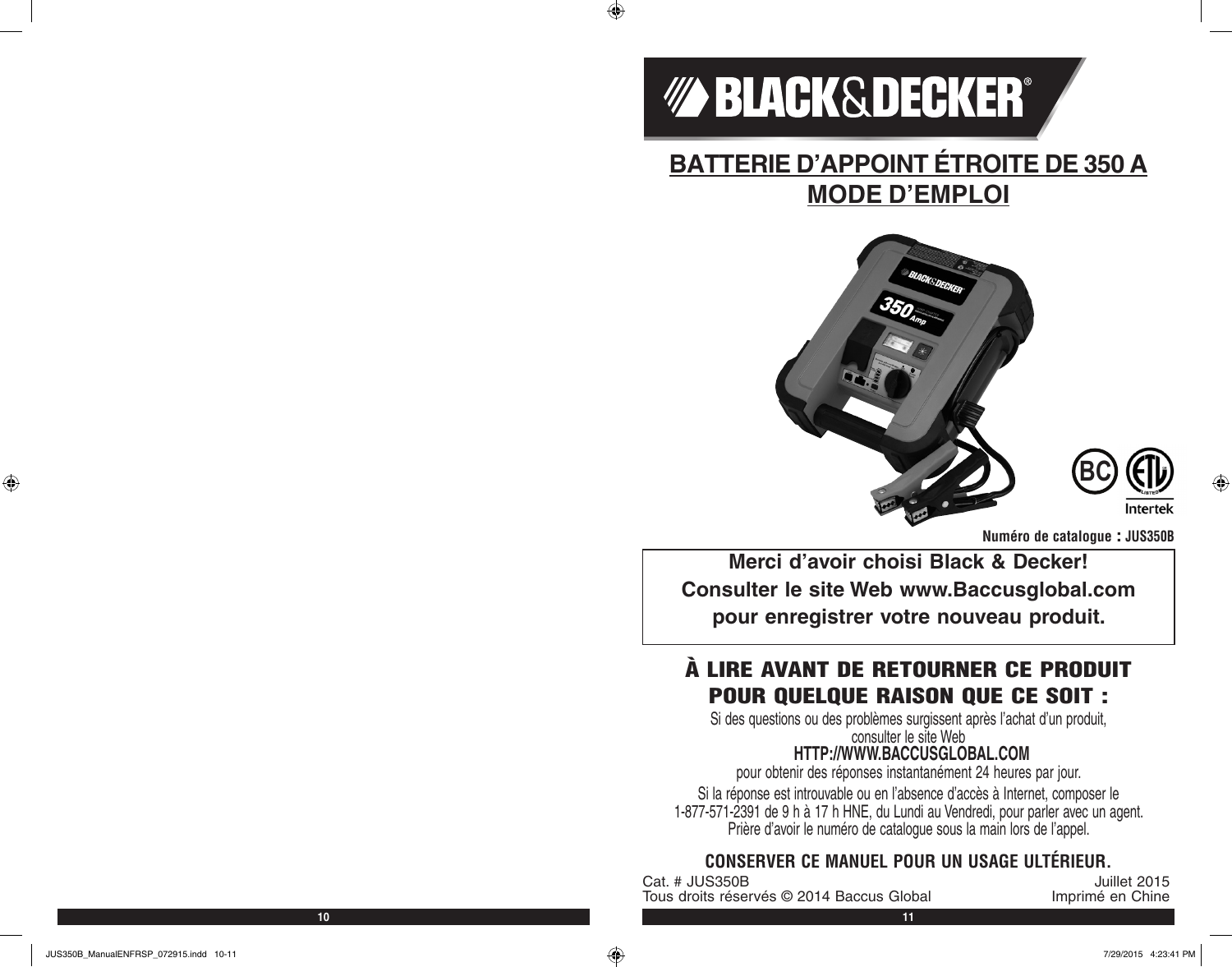Ce dispositif se conforme à la section 15 des règlements de la FCC. L'utilisation est assujettie aux deux conditions suivantes : (1) ce dispositif ne peut causer des interférences néfastes et (2) ce dispositif doit accepter toutes les interférences reçues, y compris les interférences pouvant être la cause d'une opération non souhaitée.

Cet équipement a été testé et se conforme aux limites d'un dispositif numérique de classe B, en accord avec la section 15 des règlements de la FCC. Ces limites sont conçues pour fournir une protection raisonnable contre les interférences néfastes dans une installation résidentielle. Cet équipement génère, utilise et peut émettre de l'énergie aux fréquences radio et, s'il n'est pas installé et utilisé en accord avec les instructions, peut causer des interférences néfastes aux communications radio. Toutefois, il n'existe aucune garantie qu'aucune interférence ne surviendra dans une installation particulière. Si l'équipement cause des interférences néfastes à la réception radio ou télévisuelle, ce qui peut être déterminé en éteignant et en remettant sous tension l'équipement, l'utilisateur devrait essayer de corriger les interférences en prenant une ou plusieurs des mesures suivantes :

Réorienter ou déplacer l'antenne de réception.

⊕

Augmenter l'espace entre l'équipement et le récepteur.

Connecter l'équipement dans une prise sur un circuit différent de celui auquel le récepteur est connecté. Consulter le revendeur ou un technicien radio/TV compétent pour assistance.

Les changements ou les modifications non approuvés par la partie responsable de la conformité ont pu vider l'autorité de l'utilisateur pour actionner l'équipement.

# LIGNES DIRECTRICES EN MATIÈRE DE SÉCURITÉ/DÉFINITIONS

**DANGER :** indique une situation dangereuse imminente qui, si elle n'est pas évitée, entraînera la mort ou des blessures graves.

**AVERTISSEMENT :** indique une situation potentiellement dangereuse qui, si elle n'est pas évitée, pourrait entraîner la mort ou des blessures graves.

**ATTENTION :** indique une situation potentiellement dangereuse qui, si elle n'est pas évitée, pourrait entraîner des blessures légères ou modérées.

Le terme **ATTENTION** utilisé sans le symbole d'alerte à la sécurité indique une situation potentiellement dangereuse qui, si elle n'est pas évitée, pourrait se solder par des dommages matériels.

**DANGERS D'UTILISATION DANGEREUSE.** Lors de l'utilisation d'outils ou d'équipements, des précautions de base en matière de sécurité doivent être prises afin de réduire le risque de blessure. Un fonctionnement, un entretien ou une modification inappropriée des outils ou des équipements pourrait provoquer de graves blessures ou des dommages matériels. Certains outils et équipements sont conçus pour des applications spécifiques. Black & Decker recommande fortement NE PAS modifier ce produit ou de NE PAS l'utiliser pour une application autre que celle pour laquelle il a été conçu. Lire et comprendre tous les avertissements et toutes les directives d'utilisation avant d'utiliser un outil ou un équipement.

# **DIRECTIVES DE SÉCURITÉ IMPORTANTES**<br>A AVERTISSEMENT : Ce produit ou son cordon contient du plomb, un élément chimique reconnu par

l'Etat de la Californie comme étant la cause de cancers et de malformations congénitales ou d'autres troubles de la reproduction. Lavez vos mains après les avoir manipulés.

# **AVERTISSEMENTS ET DIRECTIVES DE SÉCURITÉ GÉNÉRALES POUR TOUS LES APPAREILS**

#### **LIRE TOUTES LES DIRECTIVES**

**AVERTISSEMENT :** Lire toutes les directives avant d'utiliser le produit. Négliger de suivre toutes les directives suivantes peut entraîner des risques de décharge électrique, d'incendie et/ou de blessures graves.

# **AVERTISSEMENT – POUR RÉDUIRE LE RISQUE D'INCENDIE, DE CHOC ÉLECTRIQUE, DANGER D'ÉCLATEMENT, OU DE BLESSURES OU DES DOMMAGES MATÉRIELS :**

• **Éviter les milieux dangereux.** Ne pas utiliser d'appareils électriques dans un endroit humide ou mouillé. Ne pas utiliser les appareils électriques sous la pluie.

- **Tenir les enfants à l'écart.** Tous les visiteurs doivent se trouver à une certaine distance de la zone
- de travail.<br>• **Ranger les appareils électriques inutilisés à l'intérieur.** Lorsqu'ils ne sont pas utilisés, les appareils électriques doivent être rangés à l'intérieur dans un endroit sec, élevé ou dans un endroit verrouillé, hors de la portée des enfants.
- **Ne pas forcer l'appareil électrique.** Il fera un meilleur travail et présentera un risque inférieur de blessure à la vitesse pour laquelle il a été conçu.
- **Utiliser l'appareil électrique approprié.** Ne pas utiliser l'appareil électrique pour une autre application que celle pour laquelle il a été prévu.
- **S'habiller de manière appropriée.** Ne pas porter de vêtements amples ni de bijoux. Ils peuvent s'enchevêtrer dans les pièces mobiles. Des gants de caoutchouc et des chaussures antidérapantes robustes sont recommandés pour les travaux à l'extérieur. Couvrir les cheveux s'ils sont longs.
- **Utiliser des lunettes de sécurité et tout autre équipement de sécurité.** Utiliser des lunettes de sécurité ou des lunettes à coques conformes aux normes en matière de sécurité et, le cas échéant, un protecteur facial. Utiliser également un masque protecteur ou antipoussière si l'opération génère de la poussière. Ces directives s'appliquent à toutes les personnes se trouvant dans la zone de travail. Utiliser aussi un casque de sécurité, des protecteurs auditifs, des gants, des chaussures de sécurité et des systèmes de dépoussiérage lorsque leur utilisation est prévue ou exigée. Des lunettes de sécurité et des accessoires similaires sont disponibles séparément chez votre détaillant.<br>• Ne pas utiliser le cordon d'alimentation de facon abusive. Ne jamais transporter l'appareil
- électrique par son cordon ou tirer sur ce dernier pour le débrancher de la prise. Tenir le cordon éloigné de la chaleur, de l'huile et des bords tranchants.
- **Ne pas trop tendre les bras.** Conserver son équilibre en tout temps.
- **Débrancher les appareils électriques.** Débrancher l'appareil électrique de la source d'alimentation lorsqu'il n'est pas utilisé, avant d'effectuer une réparation et avant de changer les accessoires tels que les lames, etc.<br>• Éviter les risques de démarrage accidentel. Ne pas transporter l'appareil électrique branché tandis
- que le doigt repose sur l'interrupteur. S'assurer que l'interrupteur est à la position arrêt au moment de brancher l'appareil.<br>• **Un disjoncteur de fuite à la terre** doit être installé pour protéger les circuits ou les prises utilisés.
- Des prises avec disjoncteur de fuite à la terre intégré sont aussi disponibles et peuvent être utilisées comme mesures de sécurité.<br>• Utilisation d'accessoires. L'utilisation de tout accessoire non recommandé avec cet appareil
- **Utilisation d'accessoires.** L'utilisation de tout accessoire non recommandé avec cet appareil électrique pourrait s'avérer dangereuse. Remarque : pour obtenir de plus amples renseignements, voir la section sur les accessoires du présent mode d'emploi.
- **Soyez vigilant. Faites preuve de bon sens.** Ne pas utiliser cet appareil lorsque vous êtes fatigué ou<br>facultés affaiblies.
- **Vérifier les pièces endommagées.** Avant toute utilisation ultérieure de l'outil, un pare-main (ou une autre pièce) endommagé doit être soigneusement examiné afin de déterminer s'il fonctionnera correctement et remplira sa fonction prévue. Vérifier l'alignement des pièces mobiles, les situations de grippage des pièces mobiles et de rupture de pièces, l'assemblage et toute autre situation pouvant nuire au fonctionnement de l'appareil. Un pare-main endommagé (ou toute autre pièce endommagée) doit être réparé ou remplacé adéquatement par le fabricant agréé à moins d'un avis contraire indiqué dans le présent mode d'emploi. Faire remplacer les interrupteurs défectueux dans le fabricant agréé. Ne pas utiliser l'appareil si l'interrupteur ne fonctionne pas.
- **Ne pas utiliser** d'outils électriques portatifs à proximité de liquides inflammables ou dans une atmosphère gazeuse ou explosive. Les moteurs de ces outils produisent normalement des étincelles qui pourraient enflammer des vapeurs.
- **Rallonges pour utilisation extérieure.** Si l'appareil est utilisé à l'extérieur, utiliser uniquement des rallonges prévues à cet effet et ainsi marquées.
- **Rallonges électriques.** S'assurer que la rallonge est en bon état. Lorsqu'une rallonge est utilisée, s'assurer d'utiliser un calibre suffisamment élevé pour assurer le transport du courant nécessaire au fonctionnement de l'appareil. Une rallonge de calibre inférieur causera une chute de tension de ligne et donc une perte de puissance et une surchauffe. Le tableau suivant indique le calibre approprié à utiliser selon la longueur de la rallonge et l'intensité nominale de la plaque signalétique. En cas de doute, utiliser le calibre suivant le plus gros. Plus le numéro de calibre est petit, plus le cordon est lourd.

**12 13**

 $\bigcirc$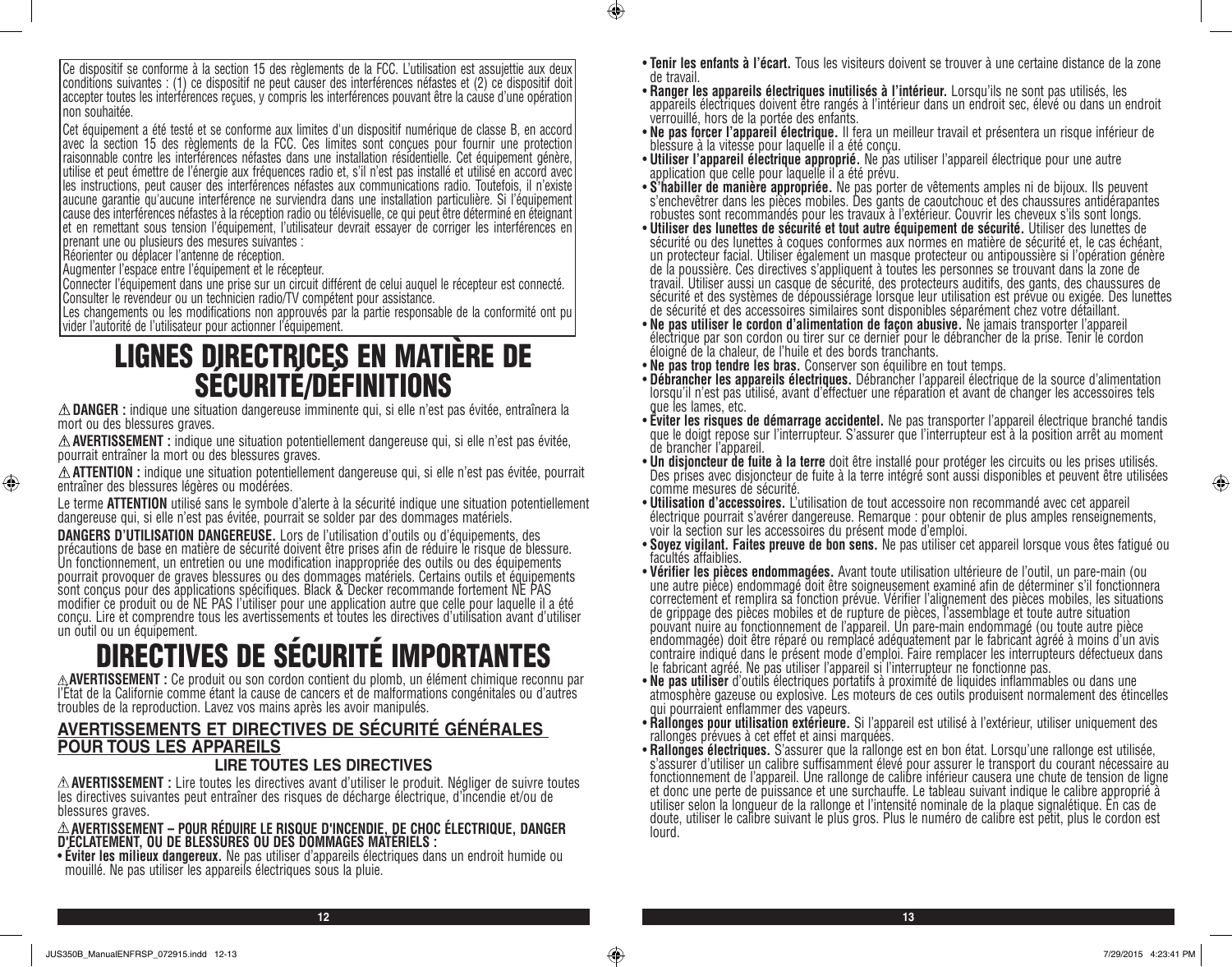| <b>CALIBRE MINIMUM DU CORDON D'ALIMENTATION</b> |                    |            |          |                                    |                                                                       |
|-------------------------------------------------|--------------------|------------|----------|------------------------------------|-----------------------------------------------------------------------|
| <b>Volts</b>                                    |                    |            |          | Longueur totale du cordon en pieds |                                                                       |
| <b>120V</b>                                     | 0 à 25             |            | 26 à 50  | 51 à 100                           | 101 à 150<br>(0 à 7,6m) (7,6 à 15,2m) (15,2 à 30,4m) (30,4 à 45,7m)   |
| 240V                                            | $0$ à $50$         |            | 51 à 100 | 101 à 200                          | 201 à 300<br>(0 à 15,2m) (15,2 à 30,4m) (30,4 à 60,9m) (60,9 à 91,4m) |
|                                                 | Intensité nominale |            |          | Longueur de la rallonge            |                                                                       |
| <b>Plus</b>                                     | <b>Moins de</b>    | $0'$ à 25' |          |                                    | 26 a 50' 51' à 100' 101' à 150'                                       |
| de                                              | de                 |            |          | Calibre américain des fils (AWG)   |                                                                       |
|                                                 | 6                  | 18         | 16       | 16                                 | 14                                                                    |
| $6^{\circ}$                                     | 10                 | 18         | 16       | 14                                 | 12                                                                    |
|                                                 | 12                 | 16         | 16       | 14                                 | 12                                                                    |
|                                                 | 16                 | 14         |          |                                    | Non recommandé                                                        |

#### **CONSIGNES DE SECURITE PARTICULIERES AUX BATTERIES D'APPOINT**

**AVERTISSEMENT : RISQUE D'ÉCLATEMENT :** Ne pas utiliser l'appareil pour charger des batteries sèches communément utilisées dans les appareils ménagers. Ces batteries sont susceptibles d'exploser et de causer des blessures corporelles et des dommages matériels. N'utiliser le chargeur que pour charger/recharger une batterie AU PLOMB. Il n'est pas conçu pour alimenter un système électrique à basse tension autre qu'au sein d'une application avec moteur de démarrage.

#### **AVERTISSEMENT : RISQUE DE CHOC ÉLECTRIQUE.**

• Si une rallonge est utilisée, veiller à ce que :

⊕

- a) les broches de la rallonge soient du même nombre, de la même taille et de la même forme que celles du chargeur;
- b) la rallonge soit correctement câblée et en bon état électrique;
- c) le calibre du câble soit adéquat pour l'intensité nominale du courant alternatif du chargeur, tel que le précise le tableau de la page 10.
- Ne pas faire fonctionner l'appareil si la fiche ou le cordon est endommagé ou s'il a subi un choc violent, s'il est tombé ou s'il a été endommagé de quelque façon que ce soit. Ne pas démonter l'appareil; l'apporter à un technicien de réparation qualifié lorsqu'une réparation ou un entretien est requis. Remonter incorrectement l'appareil peut entraîner un incendie ou une décharge électrique, et cette opération annule la garantie.
- L'utilisation d'un accessoire non fourni, non recommandé ni vendu par le fabricant pour être spécialement utilisé avec cet appareil peut entraîner une décharge électrique et des blessures corporelles.
- NE JAMAIS immerger cet appareil dans l'eau; ne pas l'exposer à la pluie ou à la neige et ne pas l'utiliser s'il est mouillé.
- Afin de minimiser les risques de décharges électriques, débrancher l'appareil de la source d'alimentation avant toute opération d'entretien ou de nettoyage. Ce risque ne sera pas réduit par la fermeture des commandes sans débranchement de l'appareil.
- Ne pas insérer d'objets étrangers dans le port USB.

#### **AVERTISSEMENT : RISQUE DE GAZ EXPLOSIFS.**

- Il est dangereux de travailler à proximité d'une batterie au plomb. Les batteries génèrent des gaz explosifs dans le cadre de leur fonctionnement normal. C'est pourquoi il est extrêmement important de lire le présent mode d'emploi avant chaque utilisation de la batterie d'appoint et d'en suivre exactement les directives.
- Pour réduire le risque d'explosion de batterie, suivre ces directives et celles publiées par le fabricant de la batterie et de tout équipement que vous avez l'intention d'utiliser à proximité de la batterie. Examiner les indications de ATTENTION apposées sur ces produits et sur le moteur.
- Ce matériel utilise des pièces (commutateurs, relais, etc.) qui produisent des arcs ou des étincelles. Pour ces raisons, si l'appareil est utilisé dans un garage ou un espace clos, l'appareil DOIT être installé à un minimum de 457 mm (18 po) au-dessus du sol.
- CET APPAREIL EST CONÇU UNIQUEMENT POUR UNE UTILISATION PAR DES ADULTES ET NON PAR DES ENFANTS.

#### **ATTENTION : POUR RÉDUIRE LE RISQUE DE BLESSURES OU DE DOMMAGES MATÉRIELS.**

- Tirer sur la fiche plutôt que sur le cordon d'alimentation pour débrancher l'adaptateur de charge sur secteur de 120 volts c.a. de l'appareil.
- NE JAMAIS ESSAYER DE RECHARGER OU DE CHARGER UNE BATTERIE GELÉE.
- Utiliser uniquement l'adaptateur de charge sur secteur fourni pour recharger cet appareil.
- Les véhicules dotés de systèmes informatisés intégrés peuvent être endommagés par un démarrage d'appoint de la batterie. Avant le démarrage d'appoint d'un véhicule de ce type, lire le manuel du propriétaire pour vous assurer qu'une assistance externe au démarrage est possible.
- Lors de l'utilisation d'une batterie au plomb, toujours s'assurer qu'une assistance immédiate est disponible en cas d'accident ou d'urgence.
- Toujours utiliser une protection oculaire lors de l'utilisation du produit : le contact avec l'acide de batterie pourrait provoquer une perte de vue, des brûlures graves ou les deux. Connaître les mesures de premiers soins en cas de contact accidentel avec de l'acide de batterie.
- Avoir de l'eau et du savon à proximité au cas où l'acide de la batterie entre en contact avec la peau.
- Si de l'acide de batterie entre en contact avec la peau ou les vêtements, laver immédiatement la zone touchée au savon et à l'eau pendant un minimum de 10 minutes et obtenir des soins médicaux immédiatement.
- Ne jamais fumer et toujours éviter la présence d'étincelles et de flammes à proximité de la batterie du véhicule, du moteur ou de l'accumulateur.
- Retirer tous les articles personnels métalliques, notamment bagues, bracelets, colliers et montres, lors de la manipulation d'une batterie au plomb. Une batterie au plomb est susceptible de produire un courant de court-circuit suffisamment important pour faire fondre une bague ou tout autre article en métal semblable, provoquant alors une brûlure grave.
- Ne pas porter de vêtements en vinyle lors du démarrage d'appoint d'un véhicule. En effet, la friction pourrait provoquer des étincelles d'électricité statique dangereuses.
- Les procédures de démarrage d'appoint doivent uniquement être réalisées dans une zone sûre, sèche et bien ventilée.
- Toujours ranger les pinces de batterie lorsque l'appareil n'est pas utilisé. Ne jamais mettre les pinces de batterie en contact. Cela pourrait provoquer des étincelles dangereuses, un arc électrique et/ou une explosion.
- Lors de l'utilisation de cet appareil à proximité de la batterie et du moteur du véhicule, le poser sur une surface plane et stable et tenir les pinces, les cordons, les vêtements et les parties du corps à distance des pièces mobiles du véhicule.
- Ne jamais laisser les pinces noire et rouge se toucher ou toucher un autre conducteur métallique commun. Cela pourrait endommager l'appareil, présenter un risque d'étincelle ou d'explosion ou les

deux.<br>a) Pour les systèmes négativement mis à la terre, connecter la pince POSITIVE (ROUGE) à la a) Pour les systèmes négativement mis à la terre, connecter la pince POSITIVE (ROUGE) à la<br>borne POSITIVE non mise à la terre de la batterie et la pince NÉGATIVE (NOIRE) au châssis du véhicule ou au bloc-moteur, à distance de la batterie. Ne pas connecter la pince au carburateur, aux conduites de carburant ou à toute partie de la carrosserie en tôle. La connecter à une partie métallique épaisse du cadre ou du bloc-moteur. Se reporter au manuel du propriétaire de

l'automobile.<br>b) Pour <u>les systè</u>mes positivement mis à la terre, connecter la <u>pince</u> NÉGATIVE (NOIRE) à la borne NÉGATIVE non mise à la terre de la batterie et la pince POSITIVE (ROUGE) au châssis du véhicule ou au bloc-moteur, à distance de la batterie. Ne pas connecter la pince au carburateur, aux conduites de carburant ou à toute partie de la carrosserie en tôle. La connecter à une partie métallique épaisse du cadre ou du bloc-moteur. Se reporter au manuel du propriétaire de

l'automobile. • Si les connexions aux bornes positive et négative de la batterie sont incorrectes, l'indicateur d'inversion de polarité s'allume (en rouge) et l'appareil émet un bip sonore. Déconnecter les pinces, puis reconnecter la batterie avec la polarité correcte.

- Toujours déconnecter d'abord le câble négatif (noir) de la batterie d'appoint, puis le câble positif (rouge), sauf pour les systèmes positivement mis à la terre.
- Protéger la batterie des flammes ou de la chaleur intense, car elle risquerait d'exploser. Avant de jeter la batterie, protéger les bornes exposées avec du ruban isolant solide pour éviter tout courtcircuit (un court-circuit peut provoquer une blessure ou un incendie).
- Mettre l'appareil aussi loin de la batterie que le permettent les câbles.
- Ne pas mettre de l'acide de batterie en contact avec l'appareil.
- Ne jamais utiliser l'appareil dans un espace clos ou avec une ventilation restreinte.

**14 15**

 $\bigcirc$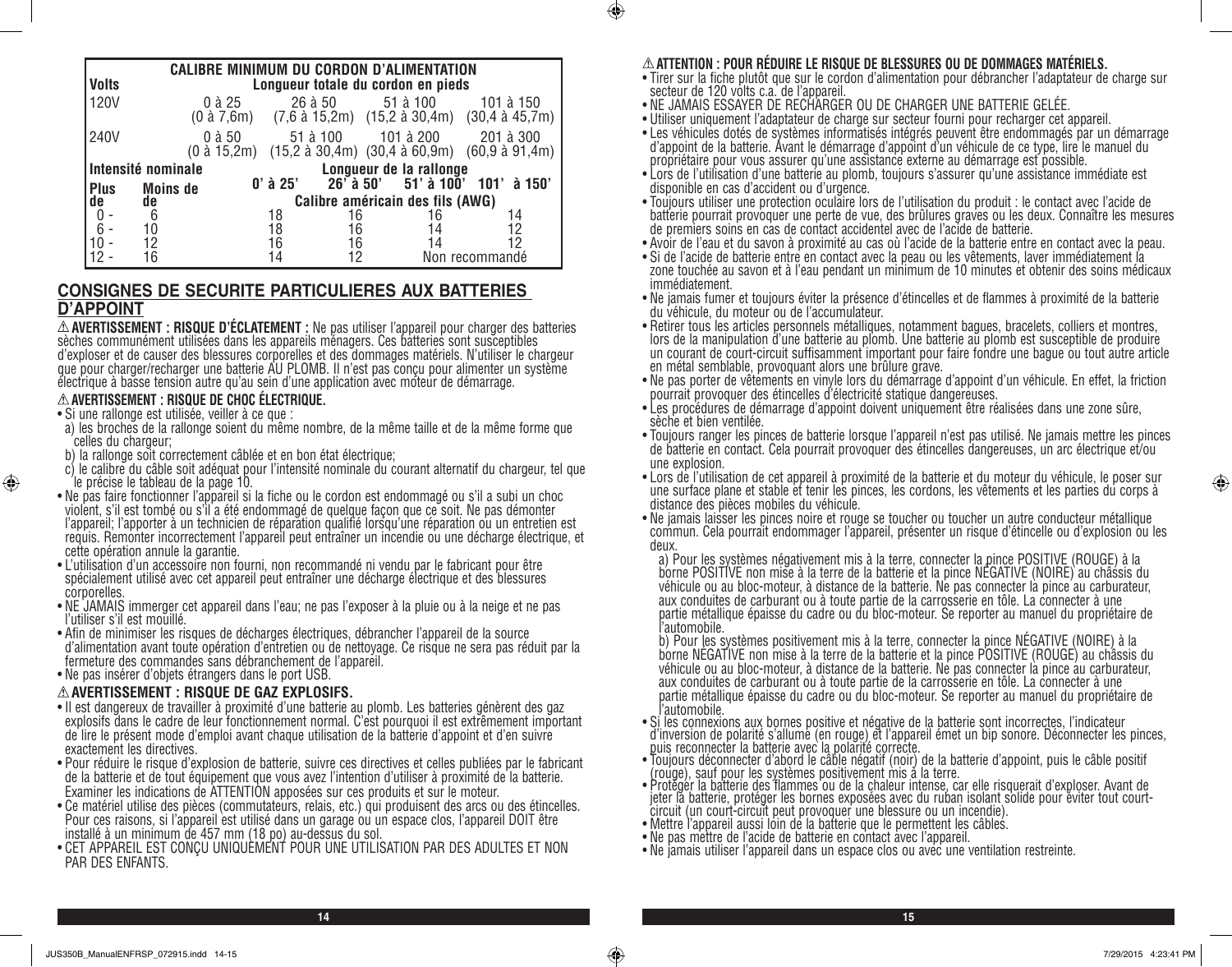- **PREMIERS SOINS Peau :** Si de l'acide de batterie entre en contact avec la peau, rincer immédiatement avec de l'eau, puis laver soigneusement avec de l'eau savonneuse. Si une rougeur, une douleur ou une irritation se produit, consulter tout de suite un médecin.<br>**Yeux** : Si de l'acide de batterie entre en contact avec les yeux, les rincer immédiatement à grande **Yeux :** Si de l'acide de batterie entre en contact avec les yeux, les rincer immédiatement à grande<br>eau pendant un minimum de 15 minutes et consulter immédiatement un médecin.
- **IMPORTANT :** Cet appareil est livré partiellement chargé. Charger complètement l'appareil avec une rallonge domestique (non fournie) pour une période de 48 heures complètes avant la première
- utilisation. Il est impossible de surcharger l'appareil avec la méthode de charge sur secteur.<br>• Tous les commutateurs marche/arrêt doivent être en position ARRÉT lorsque l'appareil est en • Tous les commutateurs marche/arrêt doivent être en position ARRET lorsque l'appareil est en<br>charge ou n'est pas utilisé. S'assurer que tous les commutateurs sont en position ARRÊT avant de connecter l'appareil à une source d'alimentation ou à la charge.
- Ce système d'alimentation doit seulement être utilisé avec des véhicules comportant un système de batterie en courant continu de 12 volts. Ne pas le connecter à un système de batterie de 6 volts ou 24 volts.
- Ce système n'est pas conçu pour une utilisation en remplacement d'une batterie de véhicule. Ne pas essayer de faire fonctionner un véhicule sans batterie.
- Un démarrage excessif du moteur peut endommager le démarreur du véhicule. Si le moteur ne démarre pas après le nombre recommandé de tentatives, interrompre la procédure de démarrage d'appoint et rechercher d'autres problèmes à corriger.
- Ne pas utiliser cette batterie d'appoint sur une embarcation de plaisance. Cet appareil ne convient pas pour des applications nautiques.
- Bien que cet appareil contienne une batterie sans déversement, il est recommandé de ranger, d'utiliser et de recharger l'appareil en position verticale. Pour éviter tout dommage susceptible de raccourcir la durée de vie opérationnelle de l'appareil, le protéger de la lumière directe du soleil, de toute source de chaleur directe et/ou de l'humidité.
- Lire et comprendre le présent mode d'emploi avant d'utiliser cet appareil.

# CONSERVER CES MESURES

#### **AVERTISSEMENT : RÉDUCTION DU RISQUE DE BLESSURES.**

Suivre ces directives ainsi que celles publiées par le fabricant de la batterie et de tout équipement que vous avez l'intention d'utiliser avec cet appareil. Examiner les indications d'avertissement apposées sur ces produits et sur le moteur.

# **INTRODUCTION**

⊕

Merci d'avoir choisi la *batterie d'appoint de 350 A.* Cette batterie d'appoint compacte est la<br>seule de sa taille à fournir une telle quantité d'énergie. La batterie interne est une batterie au plomb scellée et de haute densité qui stocke et fournit une énergie comparable à celle de batteries d'appoint ordinaires de taille complète. Lire attentivement ce guide avant d'utiliser l'appareil afin de garantir des performances optimales et d'éviter tout dommage à l'appareil ou aux articles utilisés avec lui.

La *batterie d'appoint de 350 A* est un système de démarrage d'appoint compact, durable et portable pour véhicules dotés d'un système de batterie standard de 12 volts. Ce système autonome et rechargeable permettra de démarrer la plupart des véhicules sans avoir besoin d'un véhicule hôte ou d'une alimentation en courant continu de 12 volts.

## **CARACTÉRISTIQUES**

- Commutateur d'alimentation MARCHE/ARRÊT sans clé
- Sans fil/rechargeable
- Batterie au plomb intégrée sans déversement, sans entretien, très robuste et scellée
- Aucun entretien requis (à part la recharge) pour un fonctionnement optimal
- Câbles et pinces de service intensif
- Port de charge USB en courant continu de 5 volts
- DEL d'éclairage de travail intégrée
- Système d'avertissement d'inversion de polarité
- Canaux de rangement de câbles exclusifs maintenant les câbles d'appoint à l'écart lorsque non utilisés
- Chargeur secteur intégré de 120 volts (qui utilise avec une rallonge standard non comprise)
- Voyants indicateurs DEL d'état de charge de la batterie faciles à lire

#### **Commandes et indicateurs**

 $\bigcirc$ 



- 1.Pince négative (–) noire
- 2.Pince positive (+) rouge
- 3.Chargeur secteur intégré de 120 volts c.a. (sous couvercle protecteur)
- 4.Voyants indicateurs DEL d'état de la batterie
- 5.DEL d'éclairage de travail intégrée
- 6.Commutateur de l'éclairage de travail

# **CHARGE/RECHARGE**

- 7.Indicateur d'inversion de polarité
- 8.Commutateur de la batterie d'appoint
- 9.Bouton-poussoir de niveau de charge de la batterie
- 10.Voyant d'alimentation USB
- 11.Port USB
- 12.Commutateur marche/arrêt USB

Ce produit contient une batterie au plomb scellée. Pour maximiser la durée de vie de la batterie, nous recommandons de maintenir la batterie d'appoint complètement chargée à tout moment. La recharger après qu'achat, avant la première utilisation, immédiatement après chaque utilisation et une fois par mois si elle n'est pas utilisée. Négliger de le faire réduirait considérablement la durée de vie de la batterie. Enfoncer à tout moment le bouton-poussoir de niveau de charge de la batterie pour vérifier l'état de charge.

Si la batterie est trop déchargée et que le voyant DEL vert s'allume lorsque le chargeur est branché, cela montre que la batterie est dans une phase à haute impédance.

Recharger alors l'appareil pour 24 à 48 heures avant de l'utiliser.

*Remarque :* L'appareil est livré dans un état de charge partielle; il faut le recharger complètement après qu'achat et avant de l'utiliser pour la première fois. La charge de secteur initiale devrait durer 24 heures.

**ATTENTION : POUR RÉDUIRE LE RISQUE DE DOMMAGE MATÉRIEL :** Défaut de maintenir la batterie chargé provoque des dommages permanents et se traduira par performance de démarrage mauvaise.

#### **Charge/recharge avec le chargeur secteur de 120 volts c.a. et une rallonge domestique standard (non comprise)**

- 1.Soulever le couvercle de l'adaptateur c.a., situé à l'avant de l'appareil, et y brancher une rallonge. Brancher l'autre extrémité de la rallonge dans une prise murale secteur de 120 volts c.a. standard.
- 2.Charger jusqu'à ce que quatre voyants DEL d'état de la batterie s'allument ou clignotent (un rouge, deux jaunes et un vert).
- 3.Une fois l'appareil bien chargé, débrancher la rallonge.
- *Remarque :* Il est impossible de surcharger l'appareil à l'aide de la méthode de charge par secteur.

## **BATTERIE D'APPOINT**

**16 17**

Cette batterie d'appoint est munie d'un commutateur marche/arrêt. Lorsque les connexions appropriées sont établies, placer le commutateur en position MARCHE pour le démarrage d'appoint du véhicule.

1.Couper le contact et fermer tous les accessoires (radio, climatiseur, dispositifs d'éclairage, chargeurs de téléphones cellulaires branchés, etc.). Placer le véhicule en mode « stationnement » et enclencher le frein à main.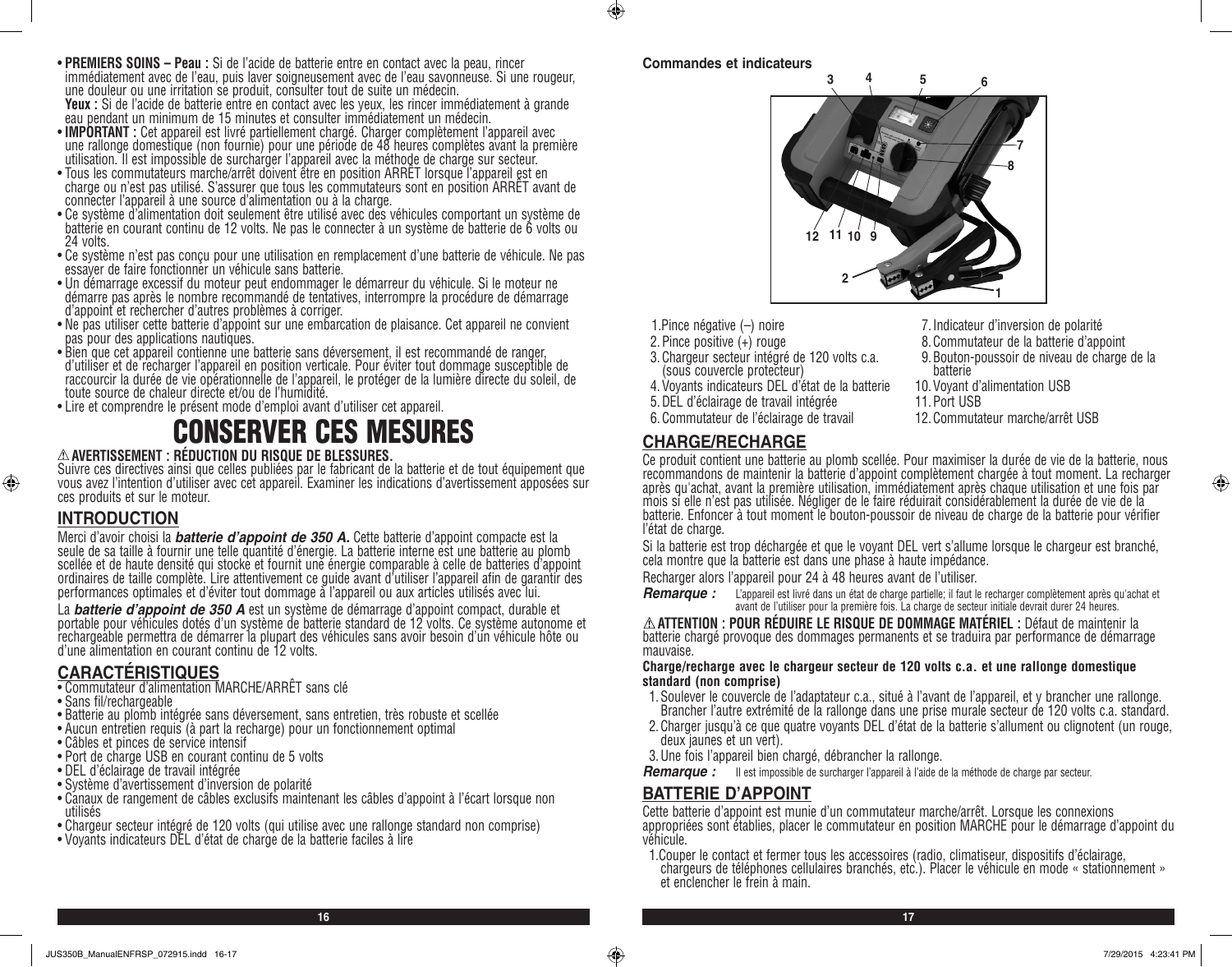- 2.S'assurer que le commutateur d'alimentation de la batterie d'appoint est en position ARRÊT.
- 3.Retirer les pinces de batterie de leurs supports. Connecter d'abord la pince rouge, puis la noire. **4.Procédure de démarrage d'appoint d'un SYSTÈME NÉGATIVEMENT MIS À LA TERRE (la borne négative de la batterie est connectée au châssis) (CONFIGURATION LA PLUS COMMUNE)**
	- 4a. Connecter la pince positive (+) rouge à la borne positive de la batterie du véhicule.
	- 4b.Connecter la pince négative (–) noire au châssis ou à un composant du véhicule ou à une partie de la carrosserie solide, immobile et métallique. Ne jamais connecter la pince directement à la borne négative de la batterie ou à une pièce mobile. Se reporter au manuel du propriétaire de l'automobile.

#### **5.Procédure pour un démarrage d'appoint de SYSTÈMES POSITIVEMENT MIS À LA TERRE**

- *Remarque :* Dans le rare cas où le véhicule à démarrer est doté d'un système mis positivement à la terre (la borne positive de la batterie est connectée au châssis), remplacer les étapes 4a et 4b ci-dessus par les étapes 5a et 5b, puis procéder à l'étape 6.
- 5a. Connecter la pince négative (–) noire à la borne négative de la batterie du véhicule.
- 5b.Connecter la pince positive (+) rouge au châssis ou à un composant du véhicule ou à une partie de la carrosserie solide, immobile et métallique. Ne jamais connecter la pince directement à la borne positive de la batterie ou à une pièce mobile. Se reporter au manuel du propriétaire de l'automobile.
- 6.Lorsque les pinces sont bien connectées, mettre le commutateur d'alimentation de la batterie d'appoint à MARCHE.
- 7.Activer l'allumage et lancer le moteur par rafales de 5 à 6 secondes jusqu'au démarrage de celui-ci.
- 8.Remettre le commutateur d'alimentation de la batterie d'appoint à ARRÊT.
- 9.Déconnecter d'abord la pince négative (–) reliée au moteur ou au châssis, puis déconnecter la cosse positive (+) reliée à la batterie.

#### **SUIVRE TOUTES LES DIRECTIVES DE SÉCURITÉ CONTENUES DANS CE MANUEL. ATTENTION : RISQUE DE DOMMAGES À LA PROPRIÉTÉ**

- Si les connexions aux bornes positive et négative de la batterie sont incorrectes, l'indicateur d'inversion de polarité s'allume (en rouge) et l'appareil émet un bip sonore. Déconnecter les pinces, puis reconnecter la batterie avec la polarité correcte.
- Si le véhicule ne démarre pas, couper le contact, mettre le commutateur d'alimentation de la batterie d'appoint à ARRÊT, débrancher les câbles du système de démarrage d'appoint et contacter un technicien qualifié pour en découvrir la raison.
- Recharger complètement cet appareil après chaque utilisation.

#### **AVERTISSEMENTS**

⊕

- Le commutateur d'alimentation de la batterie d'appoint doit être en position d'arrêt avant tout démarrage d'appoint.
- Ce système d'alimentation doit SEULEMENT être utilisé avec des véhicules comportant des systèmes de batteries en courant continu de 12 volts.
- Ne jamais mettre les pinces rouge et noire en contact. Cela pourrait provoquer des étincelles dangereuses, un arc électrique et/ou une explosion.
- Les véhicules dotés de systèmes informatisés intégrés peuvent être endommagés par un démarrage d'appoint de la batterie. Avant de recharger la batterie d'un véhicule de ce type, lire le manuel du véhicule pour confirmer si une assistance externe au démarrage est conseillée.
- Un démarrage excessif du moteur peut endommager le démarreur du véhicule. Si le moteur ne démarre pas après le nombre recommandé de tentatives, interrompre la procédure de démarrage d'appoint et rechercher d'autres problèmes à corriger.
- Par la suite, remettre le commutateur d'alimentation de la batterie d'appoint en position ARRÊT.

# **PORT D'ALIMENTATION USB**

- 1.Enfoncer le bouton-poussoir de mise sous tension du port d'alimentation USB pour activer ce port.
- 2.Brancher l'appareil alimenté par le port USB dans le port de charge USB du convertisseur continu alternatif et s'en servir normalement.
- *Remarques :* Le port d'alimentation USB de cet appareil ne prend pas en charge la communication de données. Il fournit uniquement une alimentation en courant continu de 5 volts/500 mA à un dispositif externe alimenté par le port USB. S'assurer que le bouton-poussoir marche/arrêt du port de charge USB est en position ARRÊT lors de larecharge ou du rangement de l'appareil. Certains appareils électroniques domestiques à alimentation USB ne fonctionnent pas avec cet appareil.

# **ÉCLAIRAGE DE TRAVAIL D'URGENCE**

L'éclairage de travail est commandé par le commutateur d'alimentation situé sur le panneau avant de l'appareil. S'assurer que la lampe est éteinte lors de la recharge ou du rangement de l'appareil.

# **DÉPANNAGE**

 $\bigcirc$ 

| Problème                                                          | <b>Solution</b>                                                                                                                                                                                                                                                                                                                                            |
|-------------------------------------------------------------------|------------------------------------------------------------------------------------------------------------------------------------------------------------------------------------------------------------------------------------------------------------------------------------------------------------------------------------------------------------|
| L'unité ne chargera pas                                           | Assurez-vous que toutes les fonctions d'unité sont arrêtées.<br>Assurez-vous qu'une corde de prolongation appropriée de<br>mesure est correctement reliée à l'unité et à une sortie de<br>fonctionnement à C.A.                                                                                                                                            |
| Le démarrage d'appoint ne<br>fonctionne pas.                      | S'assurer que le commutateur d'alimentation de l'appareil est en<br>position MARCHE.<br>Vérifier que la batterie d'appoint est complètement chargée.<br>Recharger le cas échéant.<br>S'assurer qu'une connexion par câble de polarité correcte a été<br>établie.<br>Laisser le chargeur branché et garder l'appareil sur le chargeur de<br>24 à 48 heures. |
| Le port d'alimentation USB ne met<br>pas l'appareil sous tension. | Assurez-vous que le bouton poussoir "MARCHE/ARRÊT" gauche de<br>remplissage d'USB est dans la position de fonctionnement.<br>Vérifiez que le Sauter-Démarreur a une pleine charge. Rechargez l'unité<br>au besoin.                                                                                                                                         |
| La DEL d'éclairage de travail ne<br>fonctionne pas.               | S'assurer que le bouton MARCHE/ARRÊT de la DEL d'éclairage de<br>travail est en position MARCHE.<br>Vérifier que la batterie d'appoint est complètement chargée.<br>Recharger le cas échéant.                                                                                                                                                              |

# **SOIN ET ENTRETIEN**

Tous les blocs d'alimentation d'appoint perdent de l'énergie par autodécharge au fil du temps, et ce, d'autant plus rapidement que les températures sont élevées. Lorsque l'appareil n'est pas utilisé, nous recommandons que la batterie soit rechargée au moins tous les 30 jours.

N'immergez jamais l'appareil dans l'eau. Si l'appareil est sale, nettoyez délicatement les surfaces externes avec un chiffon doux humidifié dans une solution douce d'eau et de détergent.

Aucune pièce ne peut être remplacée par l'utilisateur. Vérifiez régulièrement l'état des adaptateurs, des connecteurs et des câbles. Contactez le fabricant pour remplacer tout composant usé ou endommagé.

#### **Remplacement/mise au rebut de la batterie**

#### REMPLACEMENT DE LA BATTERIE

Avec des soins appropriés et de la maintenance, la batterie devrait durer la durée de vie de l'appareil. Contactez le fabricant pour toute information dont vous auriez besoin.

#### ÉLIMINATION SÛRE DE LA BATTERIE

Contient une batterie plomb-acide, qui doivent être éliminés de façon appropriée. Le recyclage est requis. Défaut de se conformer aux réglementations locales, étatiques et fédérales peut entraîner des amendes ou d'emprisonnement.



# S'il vous plaît recycler.

- **AVERTISSEMENTS :**
- Ne jetez pas la batterie au feu, car vous risqueriez de déclencher une explosion. • Avant de mettre la batterie au rebut, protégez les bornes exposées avec du ruban isolant renforcé
- pour empêcher un court-circuit (pouvant provoquer une blessure ou un incendie).
- N'exposez pas la batterie au feu ou à une chaleur intense, car elle pourrait exploser.

## **ACCESSOIRES**

**18 19**

Les accessoires recommandés pour une utilisation avec cet appareil peuvent être disponibles auprès du fabricant. Si vous avez besoin d'aide concernant les accessoires, s'il vous plaît contacter le fabricant au 1-877-571-2391.

**AVERTISSEMENT :** L'utilisation d'un accessoire non recommandé avec cet appareil pourrait être dangereuse.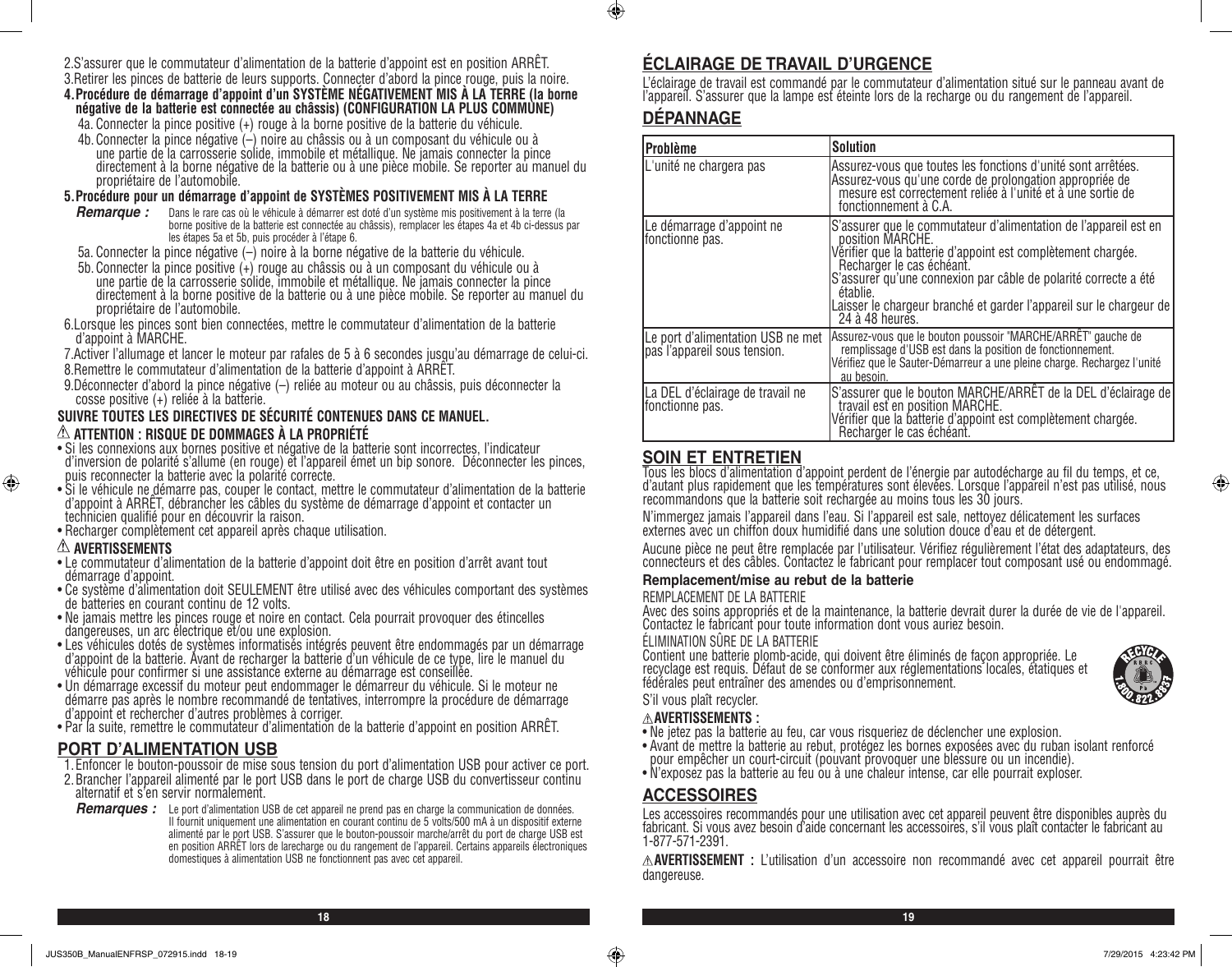# **INFORMATION DE SERVICE TECHNIQUE**

Que vous ayez besoin de conseil technique, d'une réparation, ou de véritables pièces de rechange d'usine, contactez le fabricant au 877 571-2391.

# **GARANTIE LIMITÉE D'UN AN POUR UTILISATION DOMESTIQUE**

Le fabricant garantit ce produit contre tout défaut de matériaux et de fabrication pour une période d'UN « 1 » AN à partir de la date d'achat par le premier acheteur et utilisateur final « période de garantie ».

Si une réclamation valide est reçue au cours de la période de garantie, à la suite d'une défectuosité du produit, celui-ci sera réparé ou remplacé selon les modalités suivantes : « 1 » Retournez le produit au fabricant pour une réparation ou un remplacement « à la discrétion du fabricant ». Une preuve d'achat peut être requise par le fabricant. « 2 » Retournez le produit chez le marchand où il a été acheté afin de procéder à un échange « à condition que le marchand soit un détaillant participant ». Les retours devraient s'effectuer au cours de la période de temps spécifiée par le détaillant dans sa politique d'échange « généralement de 30 à 90 jours après la vente ». Une preuve d'achat pourrait être requise. Veuillez vérifier auprès du détaillant sa politique particulière concernant les retours de marchandises au-delà de la période indiquée pour les échanges.

Cette garantie ne s'applique pas aux défauts des accessoires, ampoules, fusibles et batteries, résultant de l'usure et de la détérioration normales, ni des accidents ou des dommages subis durant l'expédition, des détériorations, d'un usage ou d'une réparation non autorisés, de la négligence, d'un mauvais emploi, d'un abus et du non-respect des instructions relatives aux soins et à l'entretien du produit.

Cette garantie vous donne des droits légaux spécifiques et vous pourriez avoir d'autres droits qui<br>varient d'un État à l'autre ou d'une province à l'autre. Ce produit n'est pas conçu pour une utilisation commerciale.

Veuillez remplir la carte d'enregistrement de produit et la retourner dans les 30 jours suivant la date d'achat du produit à : Baccus Global LLC, One City Centre, 1 North Federal Highway, Suite 200, Boca<br>Raton, FL 33432, États-Unis. **Numéro sans frais Baccus : 1-877-571-2391.** 

# **SPÉCIFICATIONS**

⊕

| Intensité d'appoint :                       | 350 ampères de démarrage instantané                                                                               |
|---------------------------------------------|-------------------------------------------------------------------------------------------------------------------|
| Type de batterie :                          | scellée, à haute densité d'énergie, AGM, au plomb, rechargeable, sans<br>entretien, à courant continu de 12 volts |
| Eclairage de travail :<br>Sortie au port de | diode électroluminescente (DEL)                                                                                   |
| charge USB :<br>Câbles d'appoint :          | 5 V c.c. 500 mA<br>câbles nº 6 AWG avec pinces de service intensif de 350 A                                       |

Importé par Baccus Global LLC, One City Centre, 1 North Federal Highway, Suite 200, Boca Raton, FL 33432 www.Baccusglobal.com 1-877-571-2391

# *MA BLACK&DECKER®*

**MANUAL DE INSTRUCCIONES DEL PUENTE AUXILIAR DE ARRANQUE CON INFLADOR DE 350 AMPERIOS**





**Número de catálogo JUS350B**

**¡Gracias por elegir Black & Decker! Visite www.Baccusglobal.com para registrar su nuevo producto.**

# LEA EL MANUAL ANTES DE DEVOLVER ESTE PRODUCTO POR CUALQUIER MOTIVO:

Si tiene una consulta o algún inconveniente con su producto, visite **HTTP://WWW.BACCUSGLOBAL.COM**

para obtener respuestas instantáneas las 24 horas del día. Si no encuentra la respuesta o no tiene acceso al Internet, llame al 1-877-571-2391 de Lunes a Viernes de 9 a.m. a 5 p.m. hora del este para hablar con un agente. Cuando llame, tenga a mano el número de catálogo.

#### **CONSERVE ESTE MANUAL PARA FUTURAS CONSULTAS.**

Nº de Catálogo: JUS350B<br>Derechos Reservados © 2015 Baccus Global de alternativo de la españa de la españa de la españa de la españa d Derechos Reservados © 2015 Baccus Global

 $\bigcirc$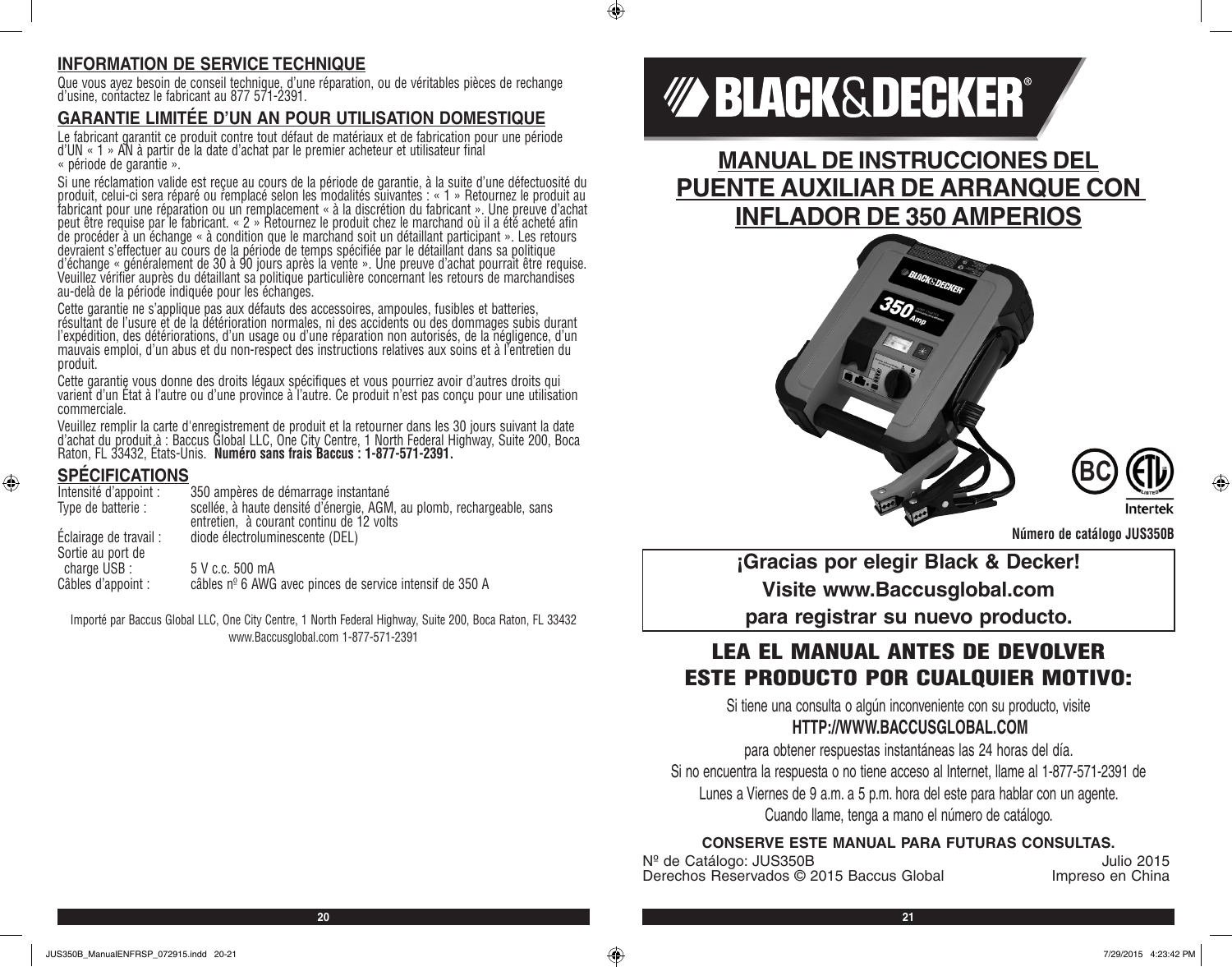Este equipo ha sido probado y se encontró que cumple con los límites para dispositivo digital Clase B, según la parte 15 de las normas de la FCC. Estos límites están diseñados para brindar protección razonable contra interferencia perjudicial en una instalación residencial. Este equipo genera, usa y puede irradiar energía en frecuencia de radio y, si no se instala y se usa de acuerdo con las instrucciones, puede provocar interferencia perjudicial en las comunicaciones de radio. Sin embargo, no hay garantía de que la interferencia no ocurra en una instalación en particular. Si el equipo provoca interferencia perjudicial en la recepción de radio o televisión, lo que se puede determinar al apagar y encender el equipo, el usuario debe tratar de corregir la interferencia mediante una o más de las siguientes medidas:

Cambiar la orientación o la ubicación de la antena de recepción.

Aumentar la separación entre el equipo y el receptor.

Conectar el equipo a un tomacorriente sobre un circuito diferente de aquel al que está conectado el receptor.

Consultar al vendedor o pedir la ayuda de un técnico en radio y televisión con experiencia.

Los cambios o las modificaciones no aprobados por el partido responsable de conformidad podían anular la autoridad del usuario para funcionar el equipo.

# NORMAS DE SEGURIDAD/DEFINICIONES

**PELIGRO:** Indica una situación de peligro inminente que, si no se evita, provocará la muerte o lesiones graves.

**ADVERTENCIA:** Indica una situación de peligro potencial que, si no se evita, podría provocar la muerte o lesiones graves.

**PRECAUCIÓN:** Indica una situación de peligro potencial que, si no se evita, puede provocar lesiones leves o moderadas.

**PRECAUCIÓN:** Utilizado sin el símbolo de alerta de seguridad indica una situación de peligro potencial que, si no se evita, puede provocar daños a la propiedad.

**RIESGO DE OPERACION INSEGURA.** Cuando se utilizan herramientas o equipos, siempre se deben<br>respetar las precauciones de seguridad para reducir el riesgo de lesiones personales. La operación, el mantenimiento o la modificación incorrectos de herramientas o equipos pueden provocar lesiones graves y daños a la propiedad. Las herramientas y los equipos están diseñados para usos determinados. Fabricante recomienda encarecidamente que NO se modifique este producto y que NO se utilice para ningún otro uso que aquél para el que fue diseñado. Lea y comprenda todas las instrucciones operativas y las advertencias antes de utilizar cualquier herramienta o equipo.

# **INSTRUCCIONES IMPORTANTES DE SEGURIDAD**<br>AADVERTENCIA: Este producto o su cable de alimentación contiene plomo, una sustancia química

reconocida por el Estado de California como causante de cáncer, defectos de nacimiento u otros problemas reproductivos. Lávese las manos después de utilizarlo.

#### **INSTRUCCIONES Y ADVERTENCIAS DE SEGURIDAD GENERALES LEA TODAS LAS INSTRUCCIONES**

**ADVERTENCIA:** Lea todas las instrucciones antes de hacer funcionar el producto. El incumplimiento de todas las instrucciones enumeradas a continuación puede provocar una descarga eléctrica, un incendio o lesiones graves.

# **ADVERTENCIA – PARA REDUCIR EL RIESGO DE INCENDIOS, DESCARGAS ELÉCTRICAS, PELIGRO DE EXPLOSIÓN O LESIONES A PERSONAS O PROPIEDADES:**

- **Evite las condiciones ambientales peligrosas.** No utilice artefactos en zonas húmedas o mojadas. No utilice artefactos bajo la lluvia.
- **Mantenga a los niños alejados.** Los visitantes deben mantenerse a cierta distancia del área de trabajo.
- **Guarde los artefactos que no utilice en el interior.** Cuando no los utilice, los artefactos deben guardarse bajo techo, en un lugar seco, alto o bajo llave, lejos del alcance de los niños.

• **No fuerce el aparato.** Funcionará mejor y con menos probabilidades de daños si se opera a la velocidad para la que fue diseñado.

 $\bigcirc$ 

- **Utilice el aparato adecuado.** Nunca utilice el aparato para otra tarea que no sea aquella para la que fue creado.
- **Use la vestimenta adecuada.** No use ropas holgadas o joyas. Pueden atascarse en las piezas en movimiento. Se recomienda utilizar guantes de goma y calzado antideslizante considerable al trabajar al aire libre. Recójase y cubra el cabello largo.
- **Use anteojos de seguridad y cualquier otro equipo de seguridad.** Use anteojos protectores o lentes de seguridad con protección lateral que cumplan con las normas de seguridad aplicables y, de ser necesario, un protector facial. Utilice también máscaras faciales o para polvo si la operación produce polvillo. Esto se aplica a todas las personas que se encuentren en el área de trabajo. Utilice también un casco, protección auditiva, guantes, calzado de seguridad y sistemas de recolección de polvo cuando así se especifique o requiera. Puede conseguir anteojos de seguridad o similares a un costo adicional en su distribuidor local.<br>• No tire del cable. Nunca transporte el aparato por el cable ni lo jale para desconectarlo del
- **No tire del cable.** Nunca transporte el aparato por el cable ni lo jale para desconectarlo del tomacorriente. Mantenga el cable alejado del calor, el aceite y los bordes afilados.
- **No se estire.** Conserve el equilibrio y párese adecuadamente en todo momento.
- **Desconecte los aparatos.** Desconecte el aparato de la fuente de energía cuando no lo utilice, antes de realizar un mantenimiento y al cambiar accesorios como hojas y elementos semejantes.
- **Evite el encendido por accidente.** No transporte el aparato enchufado con el dedo en el interruptor. Asegúrese de que el interruptor esté apagado cuando lo enchufe.
- tomacorrientes que se utilizarán. Hay tomacorrientes con protección GFCI incorporada que pueden utilizarse para tomar esta medida de seguridad.<br>• Uso de suplementos y accesorios. El uso de accesorios o dispositivos no recomendados para
- **Uso de suplementos y accesorios.** El uso de accesorios o dispositivos no recomendados para utilizar con este aparato puede resultar peligroso. Nota: consulte la sección "accesorios" de este manual para obtener detalles adicionales.
- **Manténgase alerta.** Use el sentido común. No opere este equipo si está cansado o con impedimentos.
- **Compruebe las piezas dañadas.** Antes de que sea futuro utilice de la herramienta, protector o la otra parte se daña que se debe comprobar cuidadosamente para determinar que funcionará correctamente y realizará su función prevista. Compruebe para saber si hay alineación de piezas móviles, atar de piezas móviles, fractura de piezas, montaje, y cualquier otra condición que pueda afectar a su operación. El protector o la otra parte se daña que debe ser reparado o ser substituido correctamente por el fabricante a menos que se indicare contrariamente a otra parte en este manual de la instrucción. Haga interruptores defectuosos substituir por el fabricante. No utilice la herramienta si el interruptor no le da vuelta por intervalos.<br>• **No opere** herramientas eléctricas portátiles cerca de líquidos inflamables o en atmósferas gaseosas
- **No opere** herramientas eléctricas portátiles cerca de líquidos inflamables o en atmósferas gaseosas o explosivas. Los motores de estas herramientas normalmente chispean, y las chispas pueden encender los vapores.<br>• En espacios abiertos, use cables de extensión. Cuando opere la herramienta al aire libre, utilice
- 
- solamente cables de extensión diseñados para su uso al aire libre o marcados como tales.<br>• **Cables de extensión.** Asegúrese de que el cable de extensión esté en buenas condiciones. Cuando utilice un cable de extensión, cerciórese de que tenga la capacidad para conducir la corriente que su producto exige. Un cable de menor capacidad provocará una disminución en el voltaje de la línea, lo cual producirá una pérdida de potencia y sobrecalentamiento. La siguiente tabla muestra la medida correcta que debe utilizar según la longitud del cable y la capacidad nominal en amperios indicada en la placa. En caso de duda, utilice el calibre inmediatamente superior. Cuanto menor es el número de calibre, más grueso es el cable.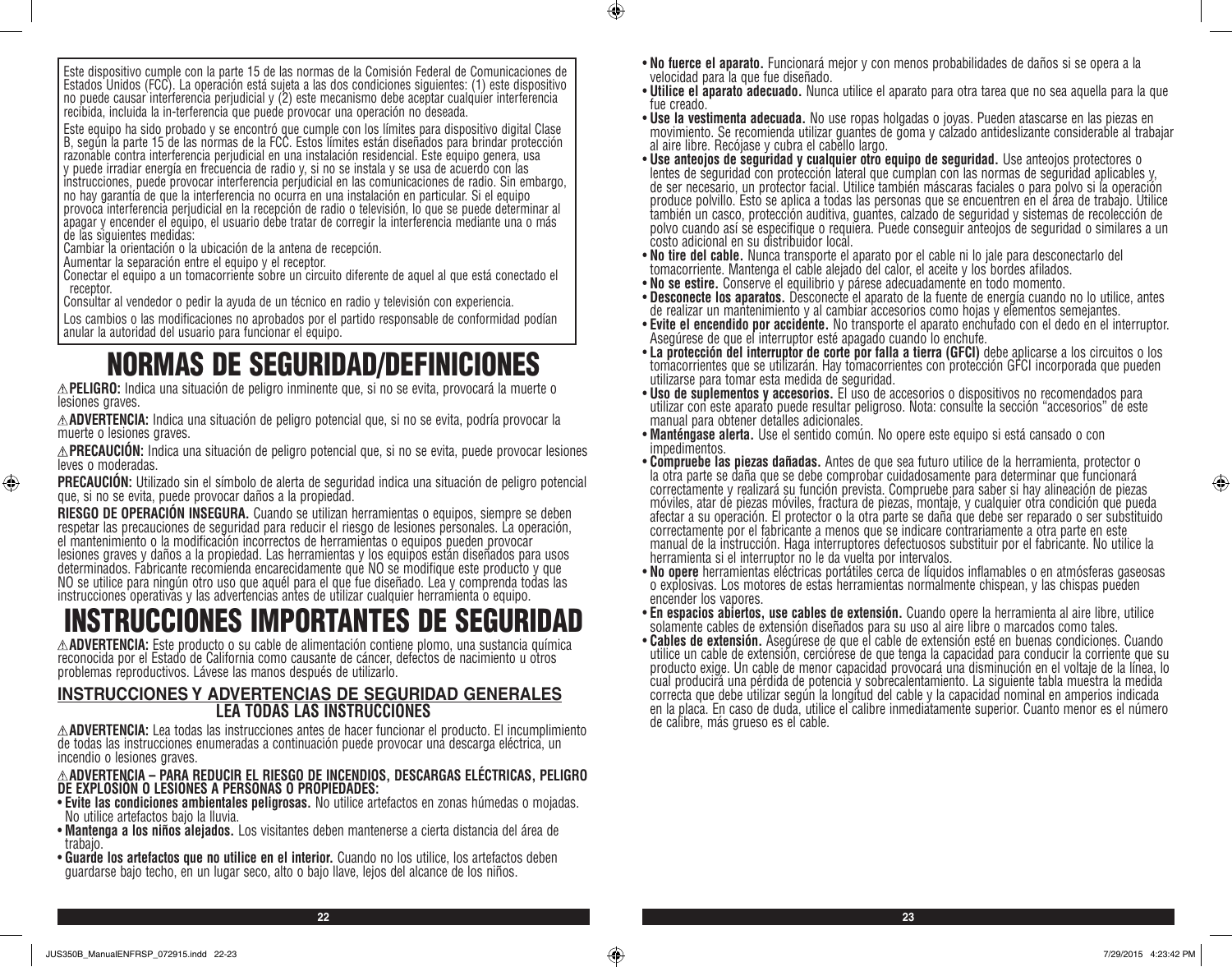|                   | <b>CALIBRE MÍNIMO PARA LOS JUEGOS DE CABLES</b> |                                       |                                   |            |                                                |                             |
|-------------------|-------------------------------------------------|---------------------------------------|-----------------------------------|------------|------------------------------------------------|-----------------------------|
| <b>Voltios</b>    |                                                 | Largo total del cable en pies         |                                   |            |                                                |                             |
| 120V              |                                                 | $0 - 25$<br>$(0-7.6m)$                | $26 - 50$                         |            | $51 - 100$<br>$(7.6 - 15.2m)$ $(15.2 - 30.4m)$ | 101-150<br>$(30.4 - 45.7m)$ |
| 240V              |                                                 | $0 - 50$<br>$(0-15.2m)$               | $51 - 100$<br>$(15.2 - 30.4m)$    |            | 101-200<br>$(30.4 - 60.9m)$                    | 201-300<br>$(60.9 - 91.4m)$ |
| Grado del amperio |                                                 |                                       | Longitud de la cable de extensión |            |                                                |                             |
| <b>Más</b>        | No más                                          |                                       | $0' - 25'$                        | $26'$ -50' | $51$ '-100 '                                   | $101'$ -150 $^{\prime}$     |
| que               | que                                             | Calibrador de alambre Americano (AWG) |                                   |            |                                                |                             |
|                   | 6                                               |                                       | 18                                | 16         | 16                                             |                             |
| 6                 | 10                                              |                                       | 18                                | 16         | 14                                             | 12                          |
|                   | 12                                              |                                       | 16                                | 16         | 14                                             | 12                          |
|                   | 16                                              |                                       | 14                                |            |                                                | No recomendado              |

**ADVERTENCIA, PELIGRO DE ESTALLIDO:** No utilice la unidad para cargar las baterías secas que se usan normalmente con los aparatos domésticos. Estas baterías pueden estallar y provocar lesiones a las personas y daños a la propiedad. Use la unidad para carga/ refuerzo solamente de una batería de PLOMO-ÁCIDO. No está diseñada para proveer energía a un sistema eléctrico de bajo voltaje que no sea para arrancar un motor.

#### **ADVERTENCIA: RIESGO DE DESCARGA ELÉCTRICA:**

- Si es necesario utilizar un cable de extensión, asegúrese de que:
- a) las patas del cable de extensión sean del mismo número, el mismo tamaño y la misma forma que las del cargador,
- b) el cable de extensión posea los conductores correctos y esté en buenas condiciones eléctricas,
- c) la medida del conductor sea suficientemente grande para la capacidad nominal en amperios como lo indicado en la tabla arriba.
- No opere la unidad con un cable o enchufe dañados, o si ésta ha recibido un golpe fuerte, se cayó o presenta algún daño. No desarme la unidad; llévela a un técnico de servicio calificado cuando se requiera mantenimiento o una reparación. Volver a armarla de manera incorrecta podría provocar un riesgo de descarga eléctrica o un incendio, y anulará la garantía.
- El uso de un dispositivo no suministrado, recomendado o vendido por el fabricante específicamente para el uso con esta unidad puede provocar riesgo de descarga eléctrica y lesiones a las personas.
- NUNCA sumerja esta unidad en agua; no la exponga a la lluvia, la nieve, ni la use cuando esté mojada.
- Para reducir el riesgo de descarga eléctrica, desconecte la unidad de cualquier fuente de energía antes de intentar limpiarla o realizarle un mantenimiento. Apagar los controles sin desenchufar la unidad no reducirá este riesgo.
- No inserte objetos extraños en el puerto USB.

⊕

#### **ADVERTENCIA: RIESGO DE GASES EXPLOSIVOS**

- Trabajar cerca de una batería de plomo ácido es peligroso. Las baterías generan gases explosivos durante su funcionamiento normal. Por esta razón, es muy importante que siempre lea este manual antes de utilizar el puente auxiliar de arranque y que siga las instrucciones con exactitud.
- Para reducir el riesgo de explosión de la batería, siga estas instrucciones y las publicadas por el fabricante de la batería y el fabricante de cualquier equipo que tenga la intención de utilizar cerca de la batería. Revise las indicaciones sobre precauciones en estos productos y en el motor.
- Este equipo emplea piezas (interruptores y relés) que producen arcos o chispas. Por lo tanto, si utiliza la unidad en una cochera o un área cerrada, DEBE colocarla a no menos de 457 mm (18 pulgadas) por encima del piso.
- LOS NIÑOS NO DEBEN UTILIZAR ESTA UNIDAD. SÓLO LOS ADULTOS PUEDEN OPERARLA.
- **PRECAUCIÓN: PARA REDUCIR EL RIESGO DE LESIONES O DE DAÑOS A LA PROPIEDAD:**
- Cuando desconecte el adaptador de carga de CA de 120 V de la unidad, tire el cable por el enchufe y no por el cable.
- NUNCA INTENTE ARRANCAR MEDIANTE PUENTE NI CARGAR UNA BATERÍA CONGELADA.
- Para recargar esta unidad, utilice solamente el adaptador de carga de CA que se suministra.
- Los vehículos que tienen sistemas computarizados incorporados pueden resultar dañados si la batería del vehículo se arranca mediante puente. Antes de arrancar mediante puente, lea el manual del cliente del vehículo para confirmar que la ayuda externa para arrancar es adecuada.
- Cuando trabaje con baterías de plomo-ácido, asegúrese de que siempre haya ayuda inmediata disponible en caso de accidente o emergencia.

 $\bigcirc$ 

- Utilice siempre protección para los ojos al emplear este producto; el contacto con el ácido de la batería puede producir ceguera o quemaduras graves. Conozca los procedimientos de primeros auxilios para el caso de contacto accidental con el ácido de la batería.
- Tenga al alcance mucha agua potable y jabón en el caso de que el ácido de la batería entre en contacto con la piel.
- Si el ácido de la batería entra en contacto con la piel o la ropa, lave inmediatamente con agua y jabón durante al menos 10 minutos y busque atención médica de inmediato.
- Nunca fume o permita que haya una chispa o llama cerca de la batería, el motor o la central de energía.
- Quítese los elementos personales metálicos, como anillos, pulseras, collares y relojes cuando trabaja con una batería de plomo-ácido. Una batería de plomo-ácido puede producir un cortocircuito con bastante corriente como para soldar un anillo u objeto metálico similar a la piel y provocar una quemadura grave.
- No use ropa de vinilo cuando arranque un vehículo mediante puente; la fricción puede provocar chispas peligrosas a causa de la electricidad estática.
- Los procedimientos de arranque mediante puente sólo se deben realizar en un área segura, seca y bien ventilada.
- Almacene siempre las pinzas de la batería cuando no se usa. Nunca toque las pinzas de la batería entre sí. Esto puede generar chispas peligrosas, arcos eléctricos o explosión.
- Cuando use esta unidad cerca de la batería y el motor del vehículo, coloque la unidad sobre una superficie plana y estable, y asegúrese de mantener todas las pinzas, los cables, la ropa y las partes del cuerpo alejados de los elementos móviles del vehículo.
- Nunca deje que las pinzas roja y negra se toquen entre sí o con otro conductor metálico común, esto podría provocar daños a la unidad o crear un riesgo de chispas/explosión.
- a) Para los sistemas con negativo a tierra, conecte la pinza del POSITIVO (ROJA) al borne sin conexión a tierra de la batería y la pinza del NEGATIVO (NEGRA) al bastidor del vehículo o al bloque del motor, lejos de la batería. No conecte la pinza al carburador, las cañerías de combustible o a las piezas de chapa de la carrocería. Conecte a una pieza de metal sólida del bastidor o del bloque del motor. Refiera al manual del dueño del automóvil.
- b) Para los sistemas con positivo a tierra, conecte la pinza del NEGATIVO (NEGRA) al borne sin conexión a tierra NEGATIVO de la batería y la pinza del POSITIVO (ROJA) al bastidor del vehículo o al bloque del motor, lejos de la batería. No conecte la pinza al carburador, las cañerías de combustible o a las piezas de chapa de la carrocería. Conecte a una pieza de metal sólida del bastidor o del bloque del motor. Refiera al manual del dueño del automóvil.
- Si las conexiones a los terminales POSITIVO y NEGATIVO son incorrectas, el indicador de polaridad invertida se encenderá (de color rojo) y la unidad emitirá un sonido. Desconecte las pinzas y vuelva a conectarlas a la batería con la polaridad correcta.
- Siempre desconecte primero el cable del puente del negativo (negro) y luego el cable del puente del positivo (rojo), excepto para los sistemas con positivo a tierra.
- No exponga la batería al fuego o a un calor intenso, porque puede explotar. Antes de eliminar la batería, proteja los terminales expuestos con cinta aislante para trabajo pesado para evitar cortocircuitos (un cortocircuito puede producir lesiones o incendio).
- Coloque esta unidad lo más lejos posible de la batería que los cables permitan.
- Nunca permita que el ácido de la batería entre en contacto con esta unidad.
- No opere esta unidad en un área cerrada ni restrinja la ventilación de alguna forma.
- **• PRIMEROS AUXILIOS Piel:** Si el ácido de la batería entra en contacto con la piel, enjuáguese inmediatamente con agua, luego lávese con agua y jabón. Si se presenta enrojecimiento, dolor o irritación, busque asistencia médica de inmediato.

**Ojos:** Si el ácido de la batería entra en contacto con los ojos, lávese los ojos inmediatamente durante<br>15 minutos como mínimo y busque asistencia médica de inmediato.<br>•IMPORTANTE: Esta unidad se entrega en un estado de c

**• IMPORTANTE:** Esta unidad se entrega en un estado de carga parcial. Cargue la unidad completamente con el cable de extensión para uso doméstico (no incluido) durante 48 horas antes de utilizarla por primera vez. No puede sobrecargar la unidad utilizando el método de carga de CA.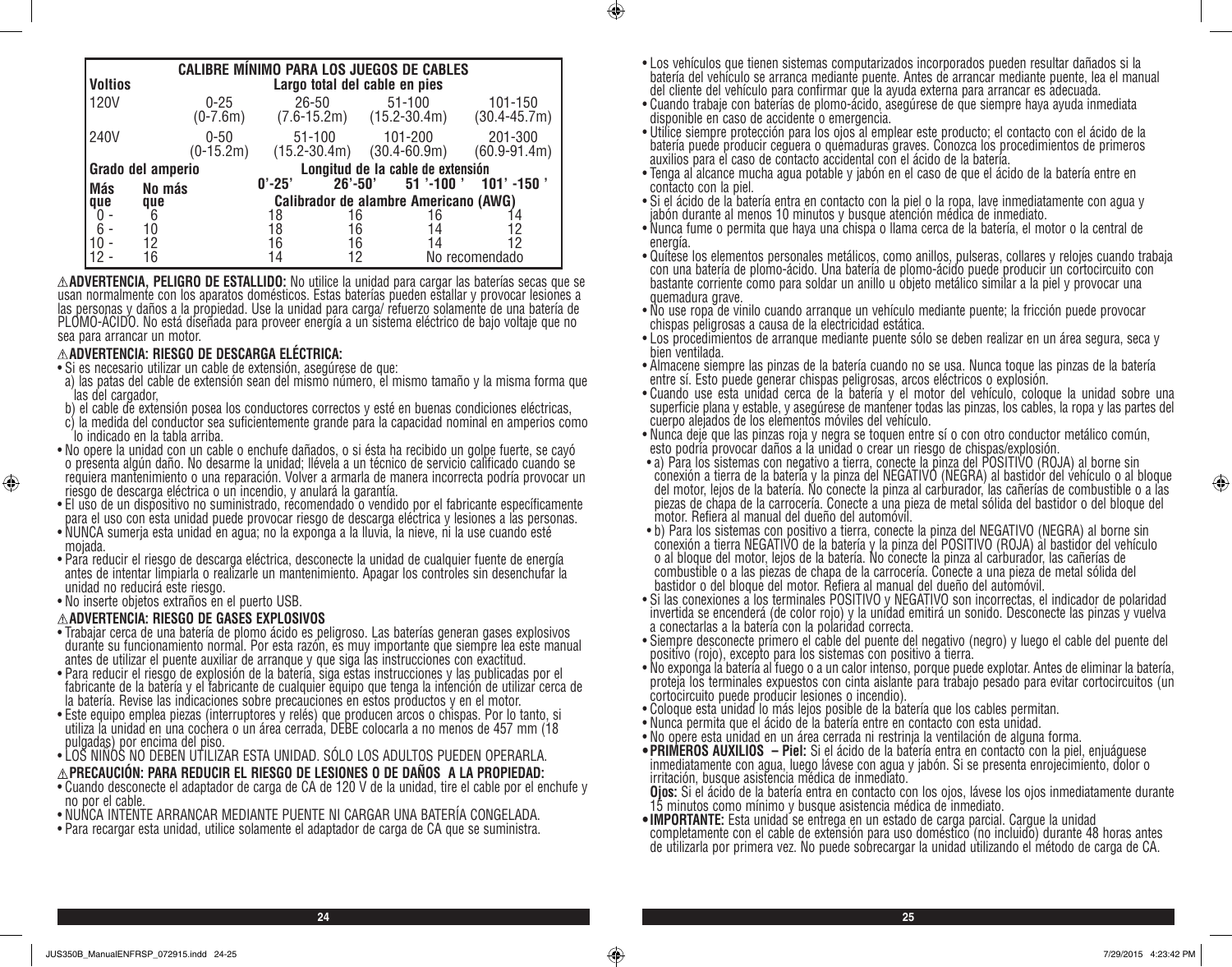- Todos los interruptores de ENCENDIDO/APAGADO (ON/OFF) deben estar en la posición de apagado (OFF) cuando se carga la unidad o cuando no está en uso. Asegúrese de que todos los interruptores estén en la posición de apagado (OFF) antes de realizar la conexión a una fuente de energía o carga.
- Este sistema está diseñado para ser utilizado únicamente en vehículos con sistema de batería de CC de 12 voltios. No lo conecte a un sistema de batería de 6 o 24 voltios.
- Este sistema no está diseñado para ser utilizado en reemplazo de una batería de vehículo. No intente hacer funcionar un vehículo que no tenga la batería instalada.
- El exceso de revoluciones del motor puede dañar el mecanismo de arranque de un vehículo. Si el motor no arranca después de la cantidad recomendada de intentos, abandone los procedimientos de arranque mediante puente y busque otros problemas que deban solucionarse.
- No utilice este puente auxiliar de arranque en una moto de agua. No fue diseñado para prácticas marinas.
- Si bien esta unidad contiene una batería que no derrama, se recomienda que la unidad se conserve parada durante el almacenamiento, el uso y la recarga. Para evitar daños posibles que puedan acortar la duración de la unidad, protéjala de la luz solar directa, el calor directo o la humedad.
- Lea y comprenda este manual de instrucciones antes de utilizar esta unidad.

# CONSERVE ESTAS INSTRUCCIONES

#### **ADVERTENCIA: PARA REDUCIR EL RIESGO DE LESIONES:**

Siga estas instrucciones y las publicadas por el fabricante de la batería y el fabricante de cualquier equipo que tenga la intención de utilizar con esta unidad. Revise las indicaciones sobre precauciones en estos productos y en el motor.

### **INTRODUCCIÓN**

⊕

Gracias por elegir el *puente auxiliar de arranque con inflador.* Este puente auxiliar de arranque<br>de tamaño compacto es único por la cantidad de energía que puede suministrar con relación a su tamaño. La batería interna es una batería de plomo-ácido sellada de alta densidad que almacena y suministra energía comparable a un puente auxiliar de arranque común de tamaño normal. Lea esta guía cuidadosamente antes de usar la unidad para asegurarse el rendimiento óptimo de ésta y evitar daños a la unidad o a los artículos con los cuales la está usando.

El *puente auxiliar de arranque con inflador* es un sistema de arranque portátil, durable, de tamaño compacto para vehículos que tienen un sistema de batería estándar de 12 voltios. Este sistema recargable autónomo arrancará la mayoría de los vehículos sin necesidad de otro vehículo o el suministro de energía de 12 voltios de CC.

# **CARACTERÍSTICAS**

- Interruptor de encendido/apagado (ON/OFF) de energía sin llave
- Inalámbrico/recargable
- Batería de plomo-ácido incorporada, sellada, para trabajo pesado, que no derrama y no requiere mantenimiento
- No requiere mantenimiento (salvo recargarlo) para un funcionamiento óptimo
- Cables y abrazaderas para trabajo pesado
- Puerto de energía USB de CC de 5 voltios
- Luz zonal del LED incorporada
- Compresor portátil incorporado para neumáticos de vehículos, remolques y artículos inflables para recreación
- Indicador de advertencia de conexión de polaridad inversa
- Canales exclusivos para guardar los cables que mantienen los cables del puente fuera del camino hasta que son necesarios
- Cargador de CA de 120 voltios incorporado (utiliza un cable de extensión estándar, no incluido)
- Indicadores de carga de la batería fáciles de leer



 $\bigcirc$ 



- 1.Pinza negra del negativo (–)
- 2.Pinza roja del positivo (+)
- 3.Cargador de CA de 120 voltios incorporado (bajo cubierta protectora)
- 4.Indicadores de diodo emisor de luz (LED) de estado de la batería
- 5.Luz zonal de LED incorporada
- 6.Interruptor de encendido de la luz zonal
	-
- 7.Indicador de polaridad inversa 8.Interruptor de encendido del puente auxiliar
- de arranque
- 9.Botón del nivel de carga de la batería
- 10.Indicador de la energía encendido del puerto de energía USB
- 11.Puerto de energía USB
- 12.Interruptor de encendido del Puerto de energía USB

# **AL CARGAR/RECARGAR**

Este producto cuenta con una batería de plomo ácido sellada. Para una duración máxima de la batería, recomendamos que el puente auxiliar de arranque se mantenga completamente cargado en todo momento. Recarga después de la compra, antes del primer uso, inmediatamente después de cada uso y una vez al mes si no se usa. Si esto no se cumple es posible que la vida útil de la batería se reduzca drásticamente. Para verificar el estado de carga de la batería en cualquier momento, oprima el botón del nivel de carga de la batería.

Cuando la batería está demasiado descargada y el LED verde está encendido cuando el cargador está enchufado, esto indica que la batería está en una etapa de alta impedancia. En este caso, recargue la unidad y déjela cargando durante un período de 24 a 48 horas antes de utilizar la unidad.

*Nota:* Esta unidad se entrega parcialmente cargada, usted debe cargarla completamente antes de usarla por primera vez. La carga inicial de CA debe ser de 24 horas.

**PRECAUCIÓN: PARA REDUCIR EL RIESGO DE DAÑO A LA PROPIEDAD:** Si no se mantiene la batería cargada puede causar daños permanentes y resultar en un pobre rendimiento de arranque.

**Carga/recarga con el cargador de CA de 120 voltios y un cable de extensión estándar para uso doméstico (no incluido)**

- 1. Levante la cubierta del adaptador de CA ubicado en el frente de la unidad y conecte un cable de extensión a la unidad. Enchufe el otro extremo del cable al tomacorriente de pared estándar de CA de 120 voltios.
- 2.Cargue hasta un rojo, dos luces o flash amarillas y un verdes de indicadores de estado de la batería del LED
- 3.Una vez que esté completamente cargada, desconecte el cable de extensión.
- *Nota:* La unidad no se puede sobrecargar si se utiliza el método de CA.

#### **PUENTE AUXILIAR DE ARRANQUE**

El puente auxiliar de arranque está equipado con un interruptor de encendido apagado (ON/OFF). Una vez que las conexiones están hechas correctamente, encienda el interruptor para arrancar el vehículo mediante puente.

**26 27**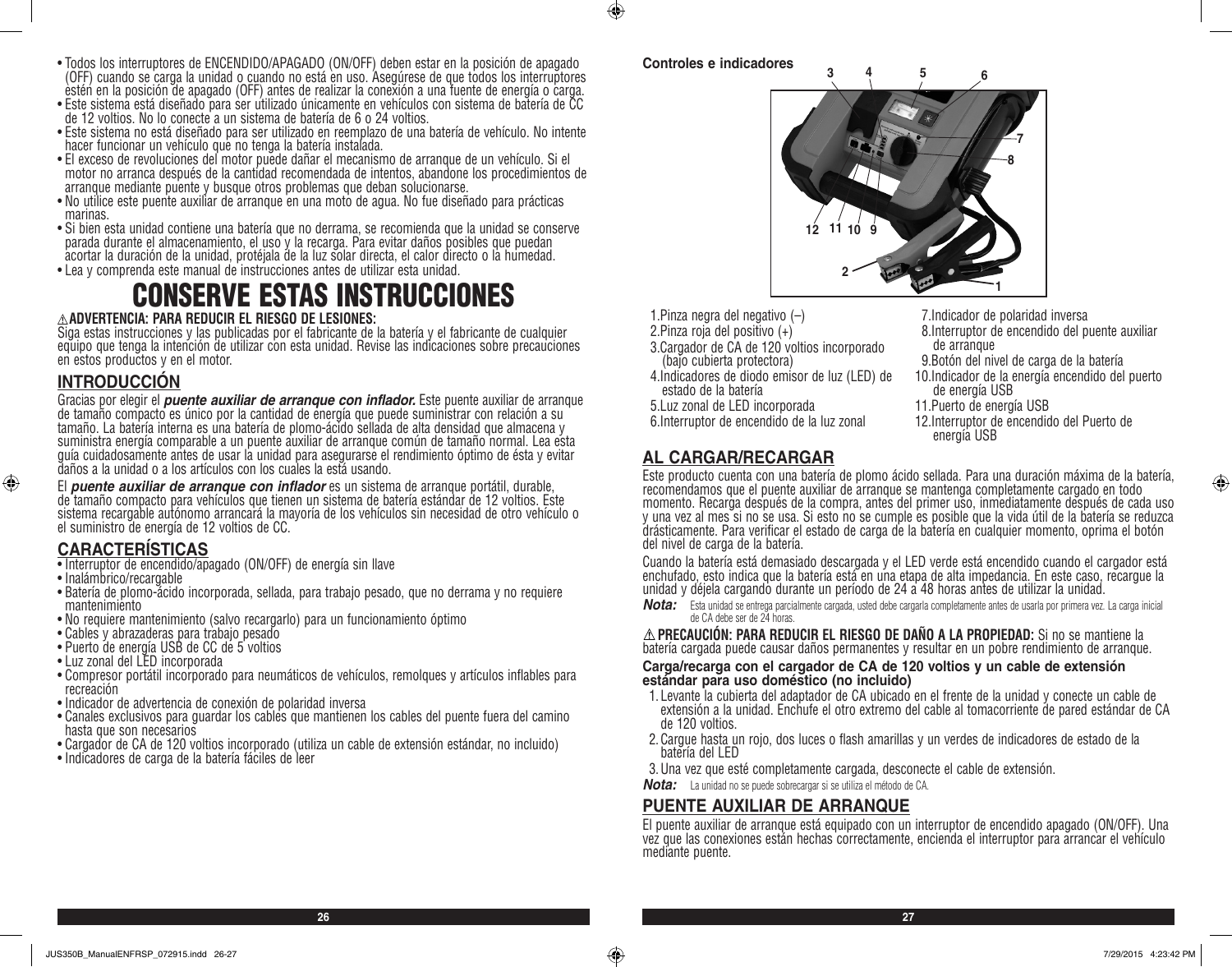- 1.Apague la ignición del vehículo y todos los accesorios (radio, aire acondicionado, luces, cargadores de teléfono celular conectados, etc.). Ubique el vehículo en "estacionar" y coloque el freno de emergencia.
- 2.Asegúrese de que el interruptor de encendido del puente auxiliar de arranque esté apagado (OFF).
- 3.Retire las pinzas del puente de sus respectivas lengüetas. Conecte primero la pinza roja, luego la pinza negra.
- **4.Procedimiento para arrancar mediante puente un SISTEMA CON NEGATIVO A TIERRA (el terminal de la batería está conectado al bastidor) (LO MÁS COMÚN).**
	- 4a. Conecte la pinza roja del positivo (+) al terminal del positivo de la batería del vehículo.
- 4b. Conecte la pinza negra del negativo (–) al bastidor o a un componente metálico no móvil y sólido, o una parte de la carrocería. Nunca fije la pinza directamente al terminal del negativo de la batería o a una pieza móvil. Refiera al manual del dueño del automóvil.

#### **5.Procedimiento para arrancar SISTEMAS CON POSITIVO A TIERRA.**

- *Nota:* En el caso poco habitual de que el vehículo que se debe arrancar tenga un sistema de positivo a tierra (el terminal positivo de la batería está conectado al bastidor), reemplace los pasos 4a y 4b anteriores con los pasos 5a y 5b, luego continúe con el paso 6.
- 5a. Conecte la pinza negra del negativo (–) al terminal del negativo de la batería del vehículo.
- 5b.Conecte la pinza roja del positivo (+) al bastidor del vehículo o a un componente metálico no móvil y sólido, o una parte de la carrocería. Nunca fije la pinza directamente al terminal del positivo de la batería o a una pieza móvil. Refiera al manual del dueño del automóvil.
- 6.Cuando las pinzas estén correctamente conectadas, encienda el interruptor de encendido del puente auxiliar de arranque.
- 7. Encienda la ignición y acelere el motor en etapas de 5 a 6 segundos hasta que arranque.
- 8.Coloque el interruptor de encendido del puente auxiliar de arranque en la posición de apagado (OFF) nuevamente.
- 9.Desconecte la pinza del negativo (–) del motor o bastidor primero y luego desconecte la pinza del positivo (+) de la batería.

#### **LEA Y SIGA TODAS LAS INSTRUCCIONES DE SEGURIDAD DE ESTE MANUAL. PRECAUCIÓN: RIESGO DE DAÑO A LA PROPIEDADE**

- Si las conexiones a los terminales POSITIVO y NEGATIVO son incorrectas, el indicador de polaridad invertida se encenderá (de color rojo) y la unidad emitirá un sonido. Desconecte las pinzas y vuelva a conectarlas a la batería con la polaridad correcta.
- Si no es posible arrancar el vehículo, apague la ignición, coloque el interruptor de encendido del puente auxiliar de arranque en la posición de apagado (OFF), desconecte los conductores del puente auxiliar de arranque y comuníquese con un técnico calificado para investigar por qué no arrancó el motor.
- Vuelva a cargar la unidad completamente después de cada uso.

#### **ADVERTENCIAS**

⊕

- Antes de comenzar a arrancar mediante puente, debe apagar el interruptor de encendido del puente auxiliar.
- Este sistema está diseñado para utilizarse EXCLUSIVAMENTE en vehículos con sistemas de batería de 12 voltios de CC.
- Nunca toque entre sí las pinzas roja y negra de la batería: esto puede provocar chispas peligrosas, arco eléctrico o explosión.
- Los vehículos que tienen sistemas computarizados incorporados pueden resultar dañados si la batería del vehículo se arranca mediante puente. Antes de arrancar mediante puente este tipo de vehículo, lea el manual del vehículo para confirmar que se aconseja ayuda externa para arrancar.
- El exceso de revoluciones del motor puede dañar el mecanismo de arranque del vehículo. Si el motor no arranca después de la cantidad recomendada de intentos, abandone el procedimiento de arranque mediante puente y busque otros problemas que puedan ser solucionados.
- Después de cada uso, apague el interruptor de encendido del puente auxiliar de arranque.

# **USO DEL PUERTO DE CARGA USB**

- 1. Empuje el puerto de la energía del USB en el botón para girar el puerto del USB.
- 2. Tape el dispositivo USB-accionado en el puerto de carga del USB del inversor y funcione normalmente.
- *Notas:* Los puertos de carga USB de esta unidad NO admiten comunicación de datos. Sólo proporcionan un máximo de energía de 5 voltios de CC/500 mA a un dispositivo eléctrico USB externo.

Asegúrese de que el botón de ENCENDIDO/APAGADO esté en la posición de APAGADO cuando se recargue o almacene la unidad. Una cierta electrónica USB-accionada hogar no funcionará con esta unidad.

# **LUZ ZONAL DEL LED**

 $\bigcirc$ 

La luz zonal se controla mediante el interruptor de la luz zonal ubicado en el panel frontal de la unidad. Asegúrese de que la lámpara esté apagada (OFF) cuando se recarga o se almacena la unidad.

# **DETECCIÓN DE PROBLEMAS**

| lProblema                                                     | <b>Solución</b>                                                                                                                                                                                                                                                                                                                                                                                          |
|---------------------------------------------------------------|----------------------------------------------------------------------------------------------------------------------------------------------------------------------------------------------------------------------------------------------------------------------------------------------------------------------------------------------------------------------------------------------------------|
| La unidad no carga                                            | Cerciórese de que el interruptor del invertador esté en la<br>posición de reposo.<br>Cerciórese de que una cuerda de extensión conveniente del<br>calibrador esté conectada correctamente con la unidad y un<br>enchufe de funcionamiento de la CA.                                                                                                                                                      |
| La unidad no puede saltar<br>comienzo el motor                | Asegúrese de que el interruptor de seguridad de la unidad está en<br>la posición encendido (ON).<br>Controle que el puente auxilíar de arranque tenga la carga<br>completa. Recargue la unidad en caso de necesidad.<br>Asegúrese de que se han realizado las conexiones de los cables<br>con la polaridad correcta.<br>Deje el cargador enchufado y mantenga la unidad cargando<br>durante 24-48 horas. |
| El puerto de la energía del USB no<br>accionará la aplicación | Asegúrese de que el botón de ENCENDIDO/APAGADO del puerto<br>de carga USB esté en la posición de ENCENDIDO (ON).<br>Controle que el puente auxiliar de arranque tenga la`carga<br>completa. Recargue la unidad en caso de necesidad.                                                                                                                                                                     |
| La luz zonal de diodo (LED) no<br>lenciende                   | Cerciórese de que el botón CON./DESC. de la luz del área del LED<br>esté en la posición de trabajo.<br>Controle que el puente auxiliár de arranque tenga la carga<br>completa. Recargue la unidad en caso de necesidad.                                                                                                                                                                                  |

# **CUIDADO Y MANTENIMIENTO**

Con el tiempo, todas las baterías pierden energía debido a la descarga automática y con mayor rapidez en ambientes con temperaturas elevadas. Cuando la unidad no esté en uso, recomendamos cargar la batería al menos cada 30 días.

No sumerja este reflector en agua. Si la unidad se ensucia, limpie las superficies exteriores con cuidado. Utilize una tela suave humedecida con una mezcla diluida de agua y detergente.

No hay ningún usuario-sustituibles piezas. Periódicamente inspeccione la condición de adaptadores, conectores y alambres. Contacto fabricante para sustituir los componentes que han pasado a ser gastado o rotas.

#### **Reemplazo/desecho de la batería**

#### REEMPLAZO DE LA BATERÍA

Con el cuidado y mantenimiento, la pila dura la vida útil de la unidad. Contacto fabricante para cualquier información que pueda necesitar.

#### ELIMINACIÓN SEGURA DE LA BATERÍA

Contiene una batería de plomo ácido, que se deben desechar de manera adecuada. Reciclar es necesario. El incumplimiento de regulaciones locales, estatales y federales, puede resultar en multas o prisión.



⊕

#### Por favor recicle. **ADVERTENCIAS:**

- No deseche la batería en el fuego ya que puede ocasionar una explosión.
- Antes de desechar la batería, proteja las terminales descubiertas con cinta eléctrica para trabajos pesados. De esta manera previene cortos circuitos (los cortos circuitos pueden ocasionar lesiones e incendios).
- No exponga la batería al fuego o al calor extremo ya que puede explotar.

**28 29**